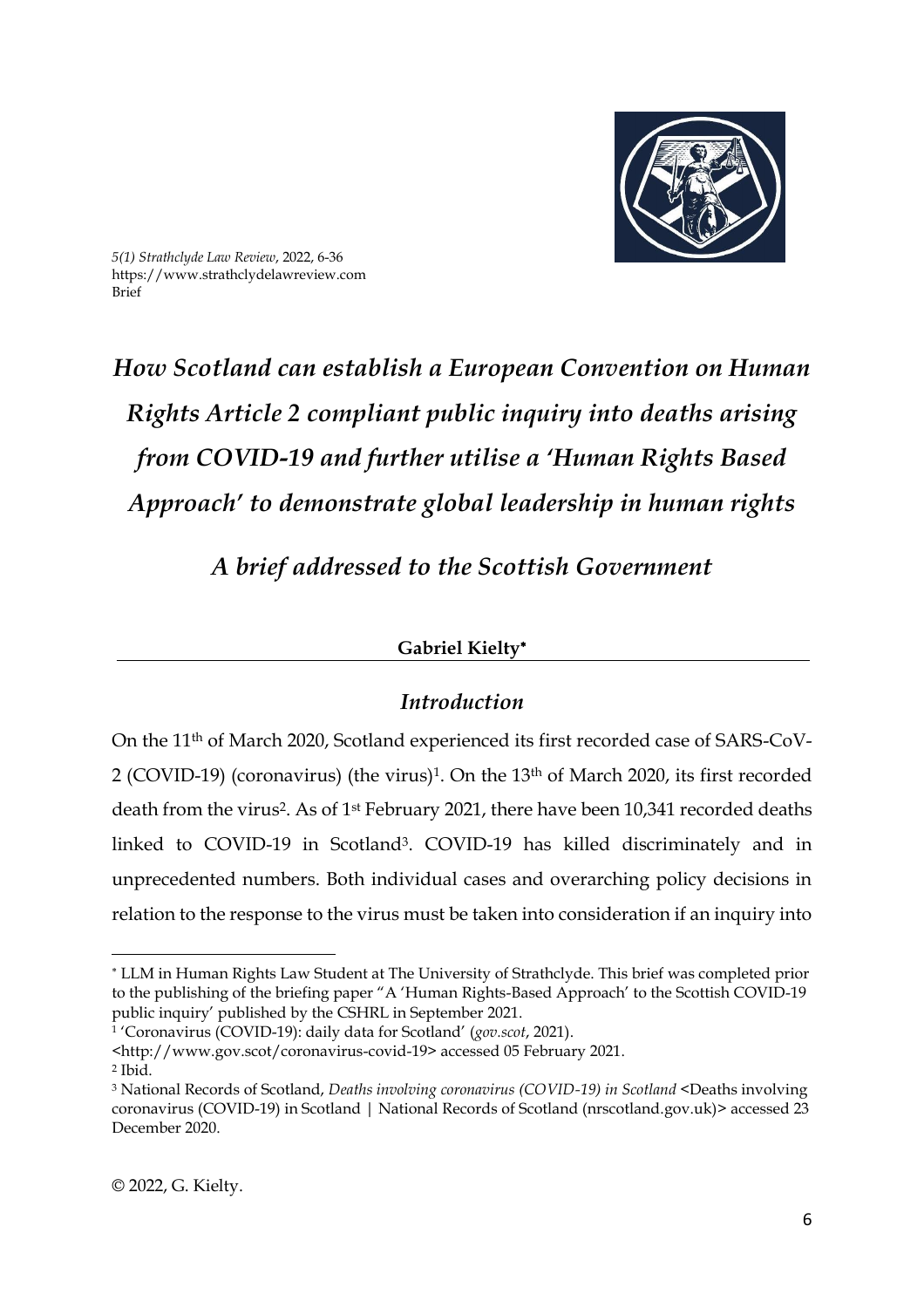$\overline{a}$ 

these deaths is to meet the standards in Article 2 of the European Convention on Human Rights (ECHR) (convention). Additionally, we must seek to ask whether merely satisfying the criteria set out in Article 2 of the ECHR is a satisfactory response to the worst public health crisis in one hundred years and how, if at all, Scotland might set a model public inquiry into deaths associated with COVID-19. This brief will assess the relevant Article 2 issues and how these can be discharged and surpassed in the context of a public inquiry into COVID-19 deaths in Scotland.

## *1.1 Ethnic Disparities Data*

By consulting data compiled by the National Records of Scotland, we can begin to understand the discriminate nature of coronavirus deaths, which will be central to any subsequent inquiry. The following analysis is based on data for *all* deaths in Scotland, occurring on or after the 12<sup>th</sup> of March 2020 and registered by 14<sup>th</sup> of June 2020 (this period can be considered as the first 'wave') and uses an odds ratio to look at whether the likelihood of a death involving coronavirus differs by ethnic group. Its key findings included:

The data on deaths during this period shows that deaths amongst people in the South Asian ethnic group were almost twice as likely to involve COVID-19 as deaths in the White ethnic group, after accounting for age group, sex, area-level deprivation, and urban, rural classification4.

To further refine its findings, the National Records of Scotland grouped ethnicities into Chinese, South Asian, and White for the purposes of this study. These groups were established using a methodology of linking 2011 census records to NHS Central Register data, as although the death registration process is statutory, ethnic information about the deceased person is collected on a voluntary basis. This meant that there were too many cases of ethnicity not being recorded to carry out analysis for each ethnic group.

<sup>4</sup> National Records of Scotland, *Analysis of deaths involving coronavirus (COVID-19) in Scotland, by ethnic group,* Para 1, <https://www.nrscotland.gov.uk/files//statistics/covid19/ethnicity-deceased-covid-19-june20.pdf> accessed 8 June 2020.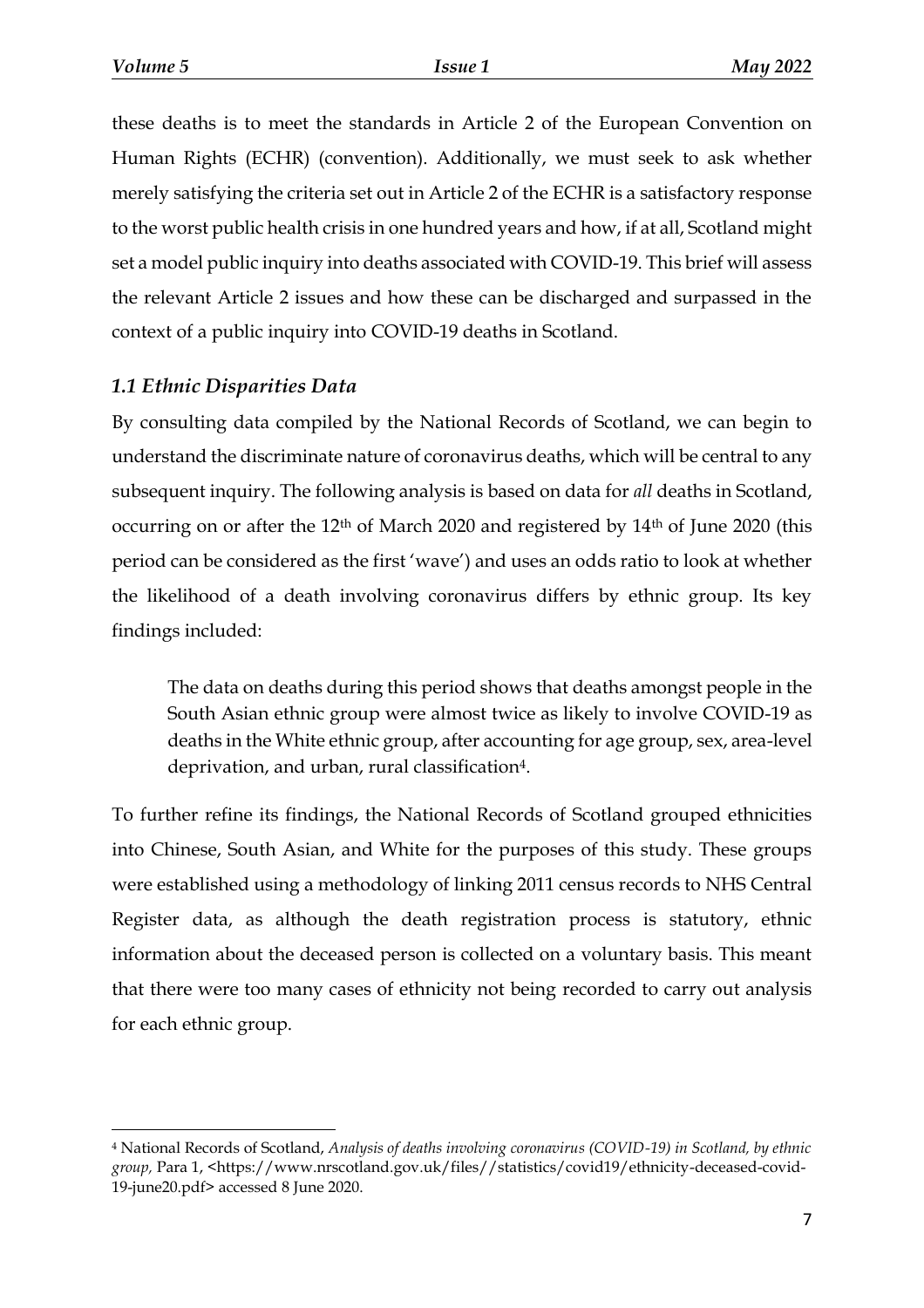Thus, the 'Chinese' ethnic group is comprised of *Chinese, Chinese Scottish or Chinese British.* The number of deaths involving COVID-19 in the foregoing ethnicities made it possible for reliable data to be taken for analysis of this group.

The 'South Asian' ethnic group is comprised of *Bangladeshi, Bangladeshi Scottish or Bangladeshi British; Indian, Indian Scottish or Indian British; and Pakistani, Pakistani Scottish or Pakistani British.* Due to the large number of incomplete records for deaths involving COVID-19 in the *Bangladeshi, Bangladeshi Scottish or Bangladeshi British* category, it was impossible to carry out analysis for this group on its own. Thus, by including the additional categories, an overarching 'South Asian' ethnic group gave a larger population sample, capable of providing reliable data after analysis.

'*White ethnic group'* is comprised of *White Scottish; White Other British; White Irish; White Gypsie/Traveller; White Polish; Other White Ethnic Group.* Analysis of the 2011 census, death registration records, and the Annual Population Survey (2019) suggest a considerable degree of inconsistency or movement between the *White Other British*  category and *White Scottish* categories and similarly between *White Scottish* and *White Irish* categories over time and between sources. Due to the low number of death registrations involving COVID-19 in the *White Polish* and *White Gypsie/Traveller*  categories, it was impossible to carry out reliable analysis for these ethnic groups when considered separately. The *Other White* ethnic group comprises a diverse range of ethnicities, and this information has been collected through a 'free-text field in the census questionnaire'5. Consequently, one should bear in mind throughout chapter 1.1.2 that the '*White ethnic group'* will contain the widest range of individually identifiable ethnicities. This should temper findings such that it is an even greater disparity for the '*White ethnic group'* to have sustained the lowest number of coronavirus-related deaths despite the larger intake compared to the other ethnic groups.

<sup>5</sup> Ibid methodology note, para 2.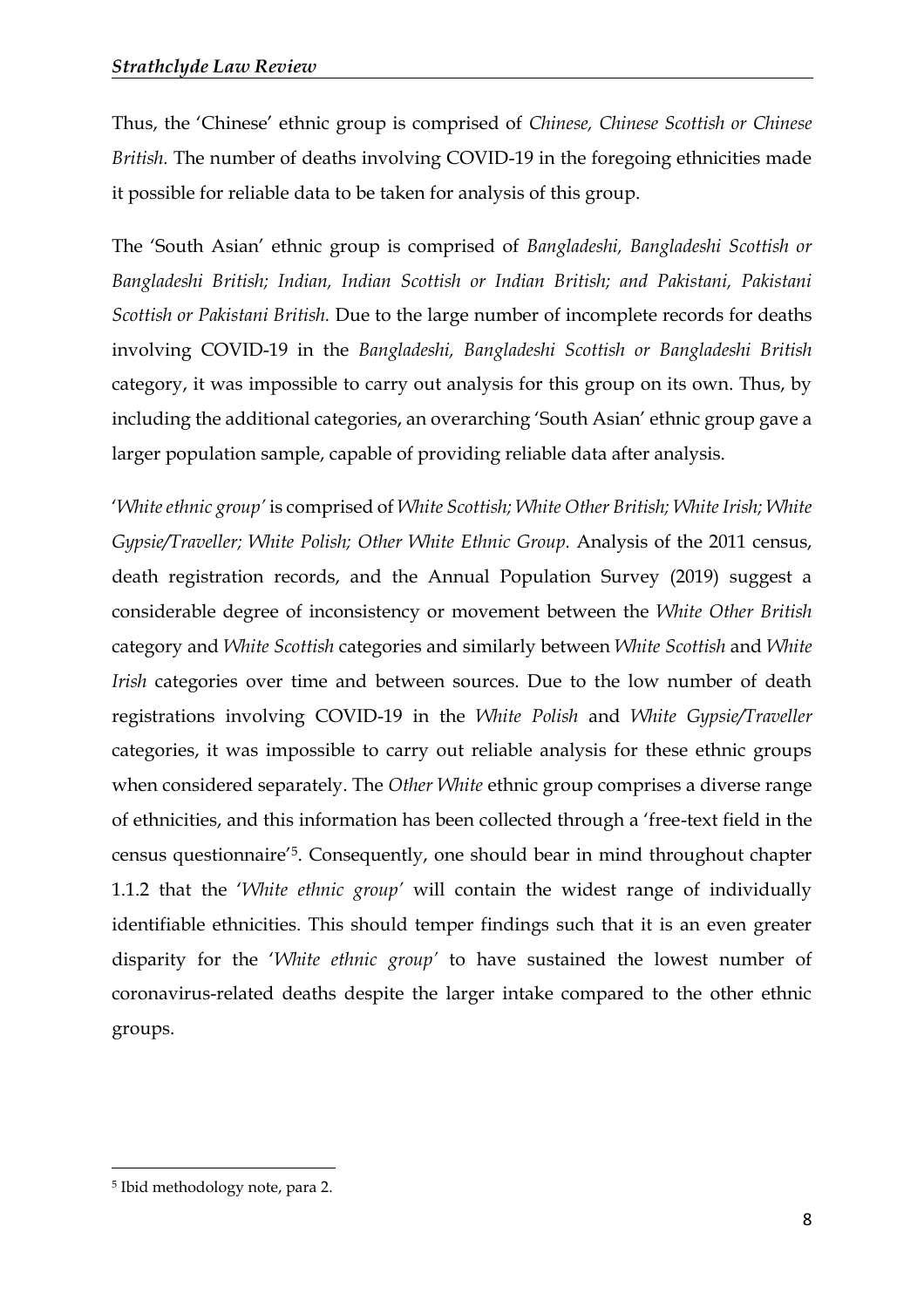## *1.1.1 Ethnic Disparity Findings*

By grouping these ethnicities and applying an odds ratio formula, wherein the likelihood of one death within the '*White ethnic group'* relating to COVID-19 is represented by 1, the ratio for the '*Chinese ethnic group'* was 1.7 and for the *'South Asian ethnic group'* it was 1.96. The result is that we find a considerably higher likelihood that people of non-white ethnicity - who have died over the relevant time period - have died as a result of, or in relation to, COVID-19.

Given the openness of this methodology and the substantive method of applying an odds ratio formula, we believe these statistics give an accurate reading of what they aim to communicate, which is to offer an ethnic-based proportional overview of all deaths connected to COVID-19. I also believe that these grouping methods are effective as they offer workable data from demographics that otherwise may find themselves unrepresented in COVID-19 death ethnic proportionality analysis. Given the massive disparity between *white* and *non-white* ethnicities, I believe this data is extremely important in highlighting a need to delve deeper into the causes of this disparity. This will ultimately involve the de-grouping of the above ethnic groups in order to understand precisely why deaths of those of non-white ethnicities are more likely to be COVID-19 related than those of white ethnicities. This, however, will be contingent on more comprehensive data, the gathering of which must be prioritised. This can and should be done prior to a public inquiry, not least to ensure the enquiry has the most comprehensive data possible, but any inquiry will have to wait until it is safe to be held given the ongoing nature of the pandemic in order that information gathering is not so impeded.

## *1.2 Age Disparities*

In addition to disproportionality in ethnicity, we also find different age groups being affected differently. If we take the National Records of Scotland's report on week 51 as an example, we find that 81% (165 deaths) of deaths during the relevant period were aged 75+7. This is a microcosm of the entire pandemic as those aged 75+ have

<sup>6</sup> Ibid 4, Table 3.

<sup>7</sup> National Records of Scotland (n 3) week 51, key findings.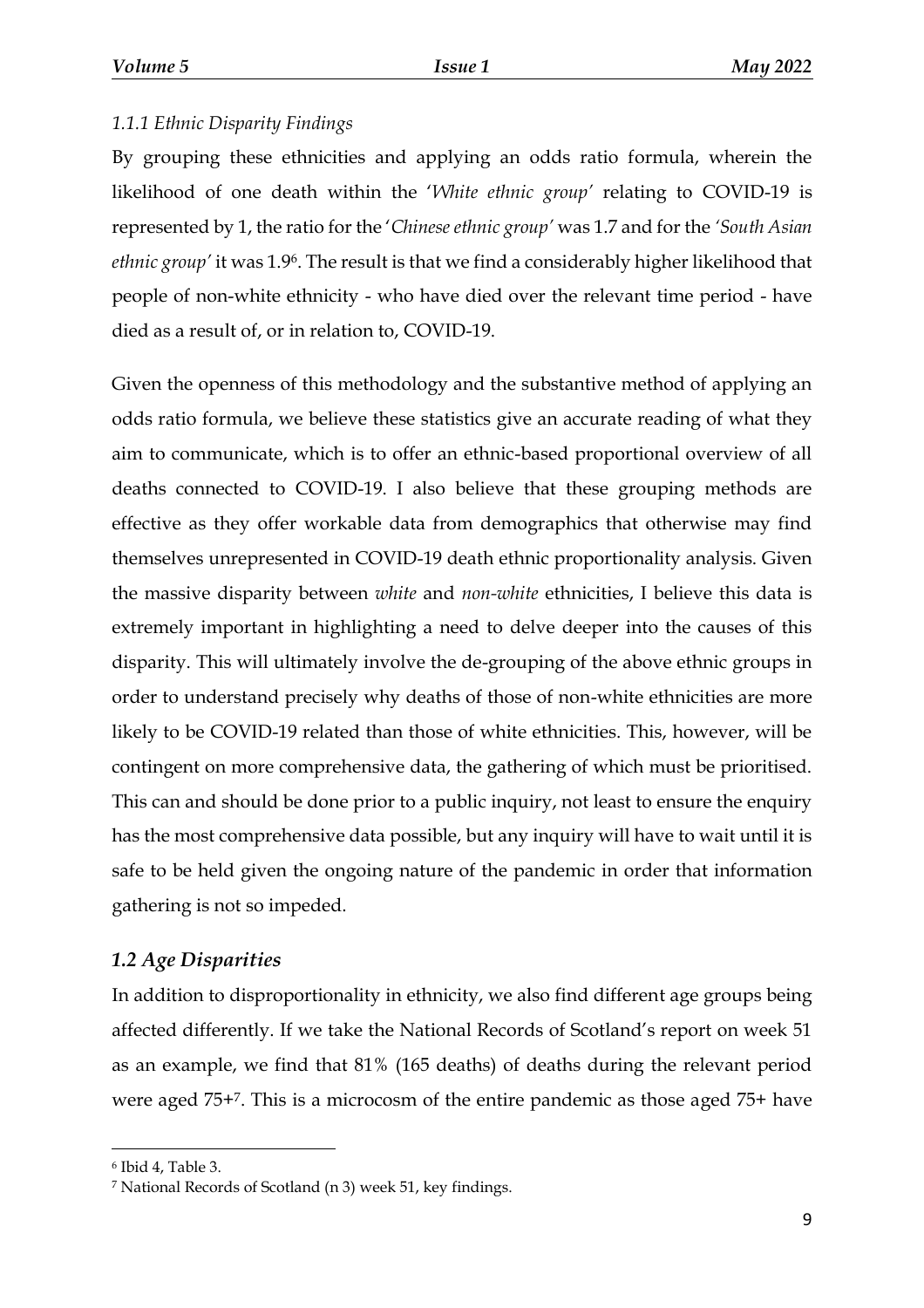died in the highest numbers of any of the typical age groupings. While there are clinical and virological reasons why older people are more likely to die after contracting coronavirus, social factors allude to care-worker policy, travel accessibility, medical policy, and other factors that fall within governmental control or influence must also be investigated.

Alongside the ethnic disparities we have discussed, we must also take age differences into account in the commissioning of any subsequent inquiry if it is to be effective. In identifying which groups are most vulnerable to dying from coronavirus, the Scottish Government's positive obligations under Article 2 ECHR towards these groups are engaged and must be scrutinised in particular during any subsequent inquiry. This scrutiny should focus on both individual cases and overarching policy decisions.

# *1.3 Individual Cases and Policy Decisions*

Corollary to individual cases raised by affected parties in Scotland, an inquiry into COVID-19 related deaths must also consider the policy decisions made by the Scottish Government at relevant times and how this has impacted the resultant figures. A central part of any inquiry should be the decision to move sick COVID-19 patients from hospitals into care homes without adequate testing for the virus. As of 6th January 2021, 40% of COVID-19 registered deaths related to deaths in care homes<sup>8</sup>. Public Health Scotland subsequently published a statement in response to this, outlining that:

There were 3,599 discharges from hospital to a care home between 1 March and 21 April. The majority (81.9%) of which were not tested for COVID-19, inkeeping with clinical guidance which restricted testing to those with symptoms of infection. Of the 650 who were tested, 78 received a positive result while in hospital9.

<sup>8</sup> Coronavirus (COVID-19): daily data for Scotland, gov.scot,

[<sup>&</sup>lt;https://www.gov.scot/publications/coronavirus-covid-19-daily-data-for-scotland/>](https://www.gov.scot/publications/coronavirus-covid-19-daily-data-for-scotland/) accessed on 06 January 2021.

<sup>9</sup> Discharges from NHS Scotland hospitals to care homes, Public Health Scotland,

[<sup>&</sup>lt;https://publichealthscotland.scot/publications/discharges-from-nhsscotland-hospitals-to-care](https://publichealthscotland.scot/publications/discharges-from-nhsscotland-hospitals-to-care-homes/discharges-from-nhsscotland-hospitals-to-care-homes-between-1-march-and-31-may-2020/)[homes/discharges-from-nhsscotland-hospitals-to-care-homes-between-1-march-and-31-may-2020/>](https://publichealthscotland.scot/publications/discharges-from-nhsscotland-hospitals-to-care-homes/discharges-from-nhsscotland-hospitals-to-care-homes-between-1-march-and-31-may-2020/) accessed on 28 October 2020.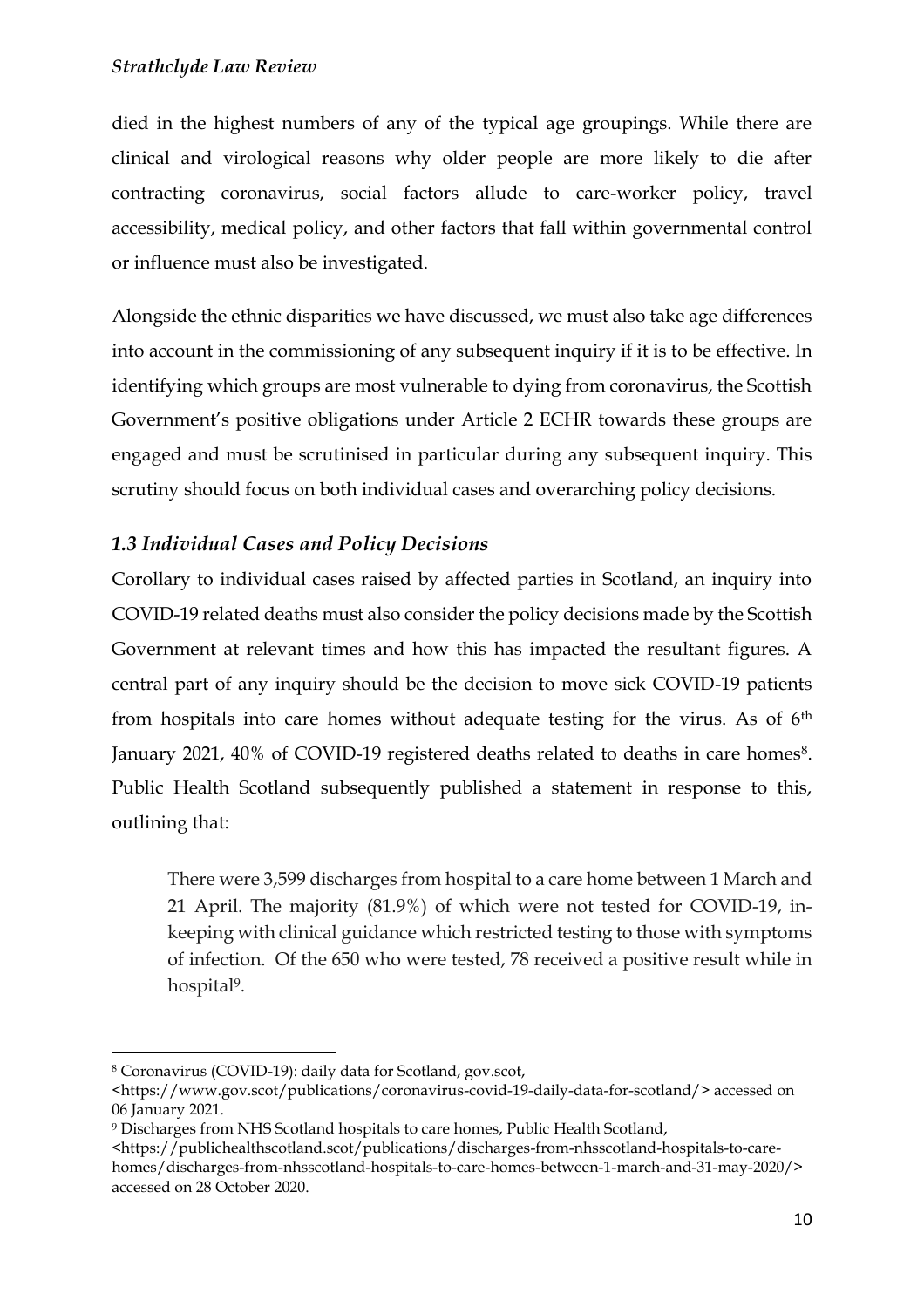This data raises two important questions regarding the Scottish Government's policy regarding care homes at this time. Firstly, why did 81.9% of patients moving from hospitals to care homes go without a COVID-19 test when it was known that those over 75 were at heightened risk of dying from the virus? Secondly, why were the 78 who received positive coronavirus tests still sent to care homes? Both of these questions, which arise from Government policy, have potentially severe implications where ECHR Article 2 is concerned, and it would be up to any subsequent inquiry to determine the discharge or otherwise of positive obligations here. There are also questions over whether care home residents, older people, or disabled people were, or felt, pressurised into signing 'Do Not Attempt CPR forms'10, whether clinical guidance was appropriate throughout the pandemic<sup>11</sup>, and whether adequate personal protective equipment (PPE) was available to both staff and residents <sup>12</sup>. All of these questions engage Article 2 rights, and some of them extend beyond the realm of care homes. As such, it will be crucial that any subsequent inquiry does as well.

## *1.4 Literature Review*

## *1.4.1 The Sources*

Key sources for this literature review are:

- Scottish Human Rights Commission (SHRC) Care Homes and Human Rights report<sup>13</sup> (source 1);
- Equalities and Human Rights Committee, Inquiry COVID 19<sup>14</sup> (source 2) and;

 $\overline{a}$ <sup>10</sup> SHRC COVID-19: Care homes and human rights, Introduction, para 1,

[<sup>&</sup>lt;https://www.scottishhumanrights.com/media/2054/coronavirus-care-homes-briefing-](https://www.scottishhumanrights.com/media/2054/coronavirus-care-homes-briefing-140720_vfinaldocx.pdf)[140720\\_vfinaldocx.pdf>](https://www.scottishhumanrights.com/media/2054/coronavirus-care-homes-briefing-140720_vfinaldocx.pdf) accessed on 14 August 2020.

<sup>11</sup> Ibid.

<sup>12</sup> Ibid.

<sup>13</sup> Ibid.

<sup>14</sup> SHRC Equalities and Human Rights Committee, Inquiry COVID-19,

[<sup>&</sup>lt;https://www.scottishhumanrights.com/media/2063/covid-19-ehric-submission.pdf>](https://www.scottishhumanrights.com/media/2063/covid-19-ehric-submission.pdf) accessed on 22 August 2020.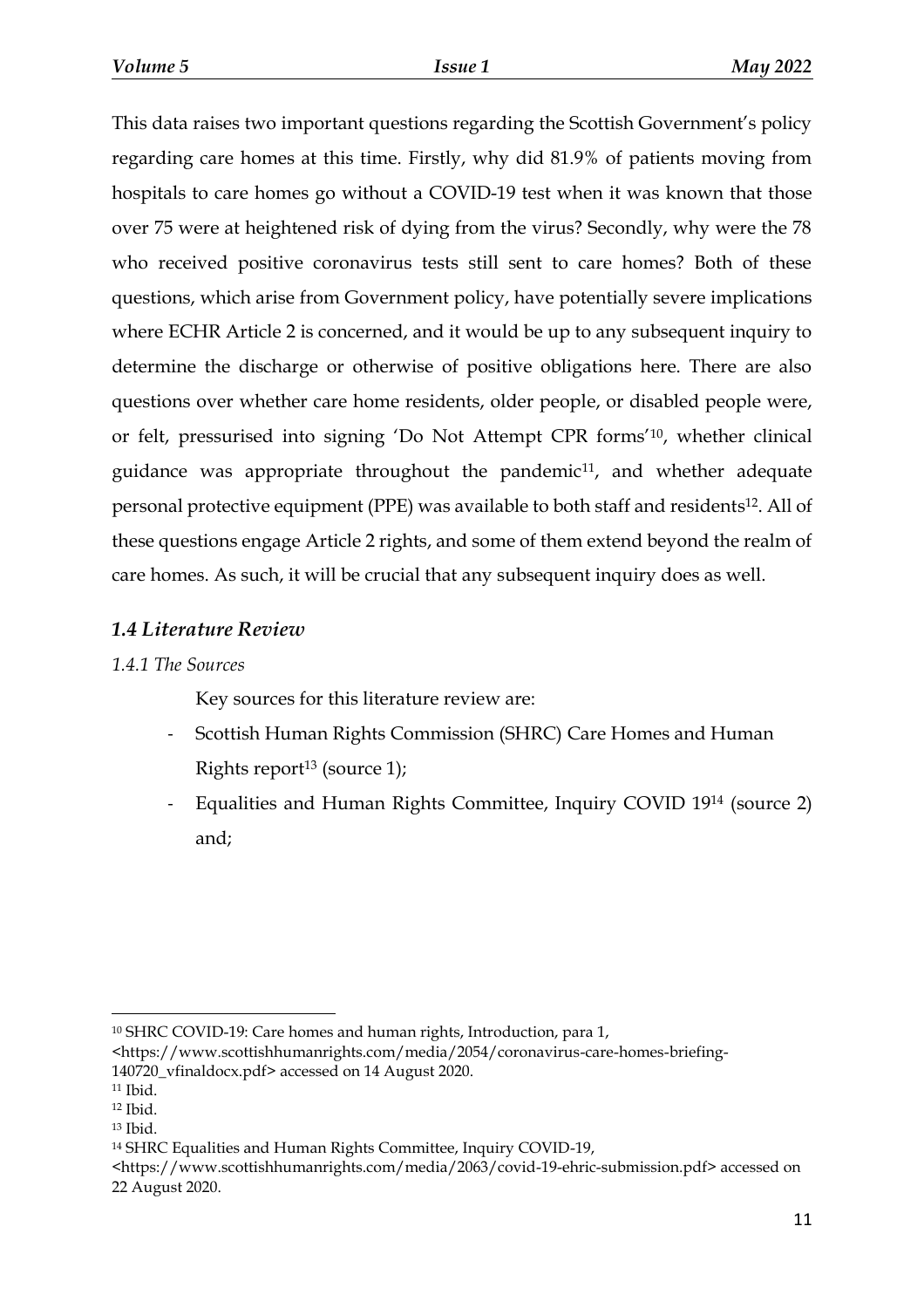- Human Rights and Equalities Commission Summary of Submissions Following Phase 1 of the Grenfell Tower Inquiry<sup>15</sup> (source 3).

## *1.4.2 Summaries of the sources*

*Source 1* is a report that sets out a route map of how the Scottish Government can conduct an ECHR Article 2 compliant inquiry into Coronavirus deaths in care homes. It also makes sound recommendations for establishing human rights leadership through the panel approach, which I will expand upon later in this brief. However, the scope in this source is limited to care homes which may leave people who feel that a similar inquiry in their sector is necessary feeling left behind. The Scottish Human Rights Commission is an independent public body accountable to the people of Scotland through the Scottish Parliament. The duties and powers of the commission are set out in the *Scottish Commission for Human Rights Act 2006*. The commission is accredited as an 'A Status' National Human Rights Institution (NHRI) within the United Nations system. The Commission has powers to recommend changes to law, policy and practice; promote human rights through education, training and publishing research; and conduct inquiries into the policies and practices of Scottish public authorities16. Given these credentials, I am confident that the SHRC can be relied upon - as this brief shall - for accurate data and relevant guidance on international human rights law. Importantly, given their inquiries related powers, the SHRC guidance on this subject will be crucial to ensure a seamless coming together of the law surrounding inquiries and the execution of the inquiry. Again, this is the overriding aim of this brief.

*Source 2* is a submission by the Scottish Parliament Equalities and Human Rights Committee and provides a broader scope for COVID-19 related deaths in Scotland than *Source 1.* While further agreeable recommendations are included, there is much

<sup>15</sup> Human Rights and Equalities Commission, Summary of Submissions Following Phase 1 of the Grenfell Tower Inquiry, <https://www.equalityhumanrights.com/sites/default/files/summary-ofsubmissions-following-phase1-of-the-grenfell-tower-inquiry.pdf>accessed on 22 August 2020. <sup>16</sup> 'About | Scottish Human Rights Commission' (scottishhumanrights.com, 2021)

<sup>&</sup>lt;https://www.scottishhumanrights.com/about/> accessed 15 March 2021.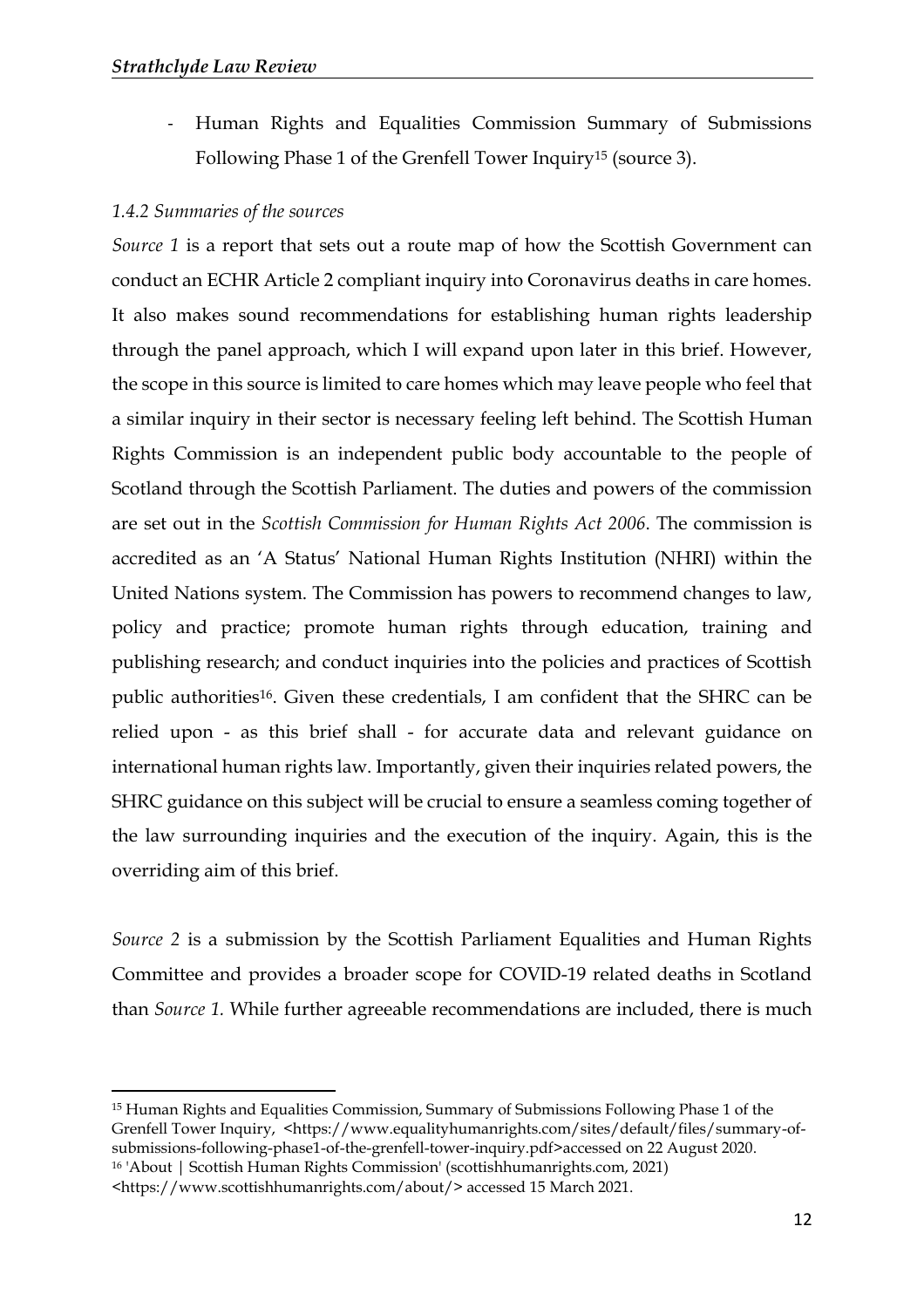less legal detail regarding the structure of an inquiry, particularly in relation to Article 2 obligations.

Where *sources 1* and *2* will be considered both comparatively and conjunctively and provide recommendations of what *to do*, *source 3* will provide a backdrop of things *to avoid* regarding the structure and execution of a public inquiry. As a summary of submissions into the ongoing inquiry into the Grenfell Tower disaster, valuable lessons can be taken from the shortcomings raised here, and recommendations on how the Scottish Government might avoid replicating these can be abstracted.

## *1.4.3 Similarities across the sources*

There is some overlap between *Sources 1 and 2* where both sources highlight the discriminatory nature of the pandemic; while *source 1* refers specifically to death figures, *source 2* gives a wider account of how different groups have been affected disproportionately where other rights are concerned. *Source 2* includes in its recommendations:

The specific rights of women, disabled people, older people, children and black and minority ethnic people must be further protected and implemented alongside economic, social, cultural and environmental rights in responding to the experience of this pandemic<sup>17</sup>.

S*ource 1* similarly highlights the disparities in both age and ethnic background, as referenced in chapter 1.1 of this brief. *Source 1* has a narrower scope in only concerning the impact on the likelihood of dying with coronavirus in a care home; source *1* does not consider other potential rights infringements as *source 2* does. However, *sources 1 and 2* highlight the particular importance of an investigation into policy surrounding care homes.

*Source 1* is a report into care homes specifically, and *source 2* includes a section on care homes which features some of the same data and raises the same questions regarding whether clinical guidance, PPE, and the availability and distribution of testing

<sup>&</sup>lt;sup>17</sup> SHRC n(14) para 1, Overarching Recommendations.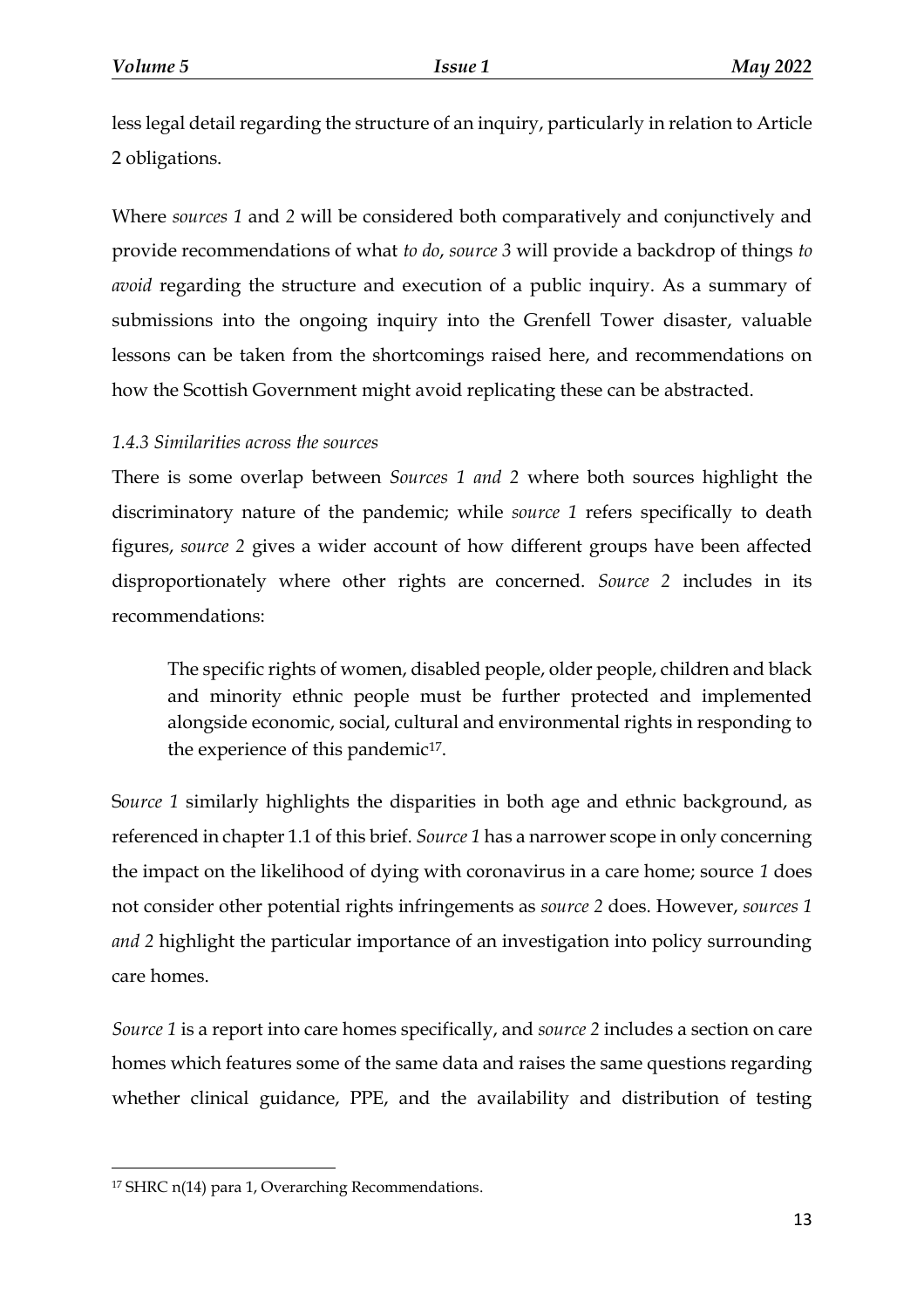(including the transfer of patients from hospitals to care homes) was adequate18. The section on care homes in *source 2* is almost the same as the data included in *source 1*, indicating that both reports have been commissioned by the SHRC and will draw on the same data and source material.

*Sources 1 and 2* posit recommendations, and *source 1* refers to a PANEL human rightsbased approach to a public inquiry<sup>19</sup>. This human rights-based PANEL approach is a recommendation I found to be extremely important and will go on to explain it in detail later in this brief. The recommendations found in *source 1* will provide specific Article 2 inquiry guidance. While many of the recommendations found in *source 2* do not relate to Article 2 rights engagements, they will be important in retaining a grasp on the scope of the inquiry into deaths outwith care homes. For example, *source 2*  posits:

## Recommendations

All changes to restrictions and services by government and other public bodies or those providing public services must reflect a rights-based approach, prioritising areas which support the delivery of rights for those who require most above other social goods within a phased approach. This should be reflected in robust impact assessments which inform decision making. There is a need to build human rights capacity across Government to ensure this approach is embedded<sup>20</sup>.

Here is reflected both the comparatively broader scope of *source 2 and* its shared commitment with *source 1* for a rights-based approach to Governmental conduct, including any subsequent inquiry into deaths arising from COVID-19.

While the substantive content of *source 3* refers to a completely separate incident, there are similarities in the nature of Article 2 rights and obligations engagements, as well as the need to structure an investigation into both the Grenfell Tower Disaster and the Coronavirus Pandemic within Article 2 investigative obligations.

<sup>18</sup> Ibid para 4.1, Care Homes.

<sup>19</sup> SHRC (n 10) para 52.

<sup>20</sup> SHRC (n 14) para 2.3. Routemap and Human Rights.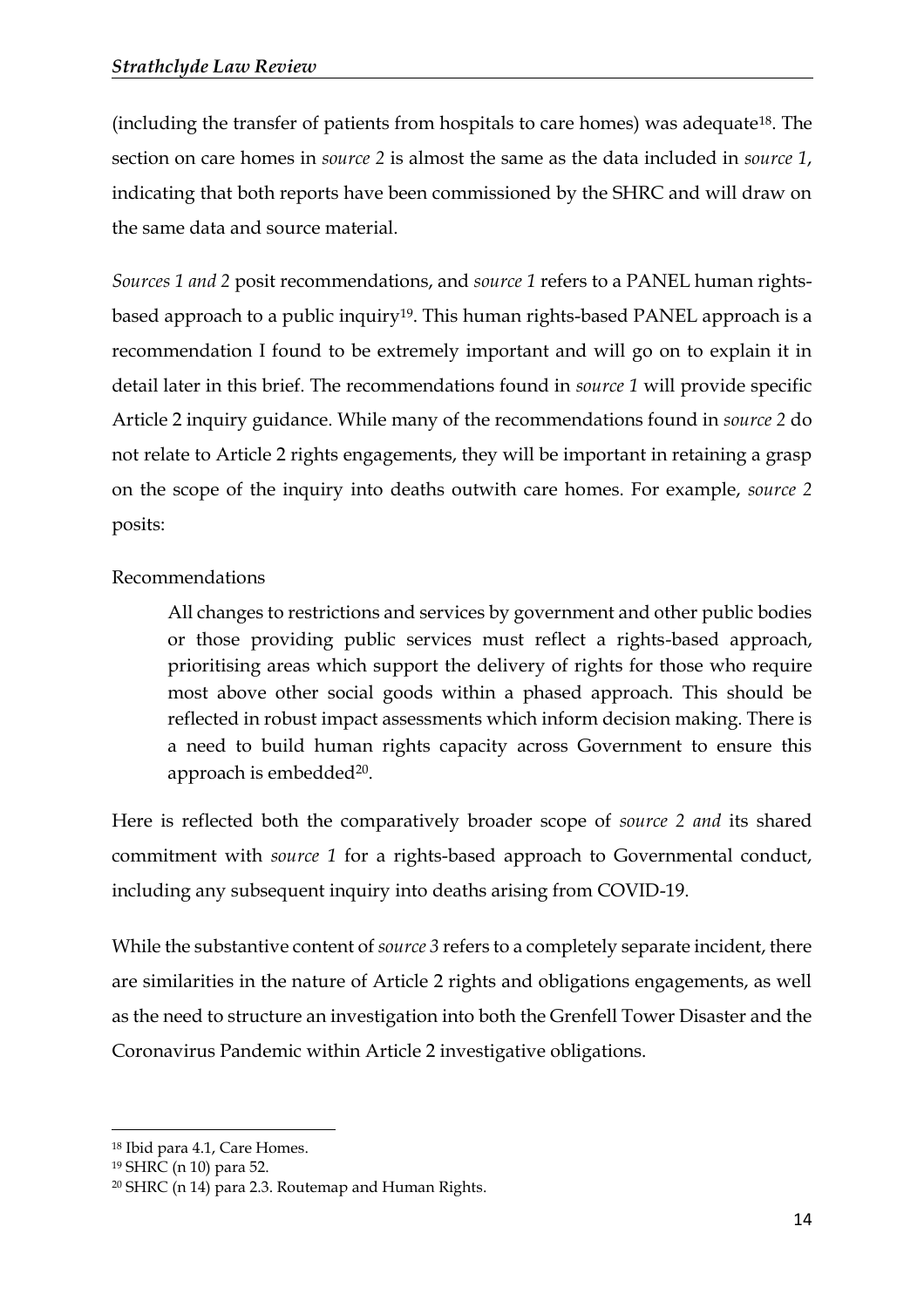#### *1.4.4 Differences across the sources*

There are important distinctions between the sources, particularly *sources 1 and 2*, that can be used to abstract a balanced overview of how an inquiry must be structured. *Source 1* includes a vast amount of guidance on the relevant human rights law which will be essential to the subsequent inquiry as it is crucial for the inquiry to be conducted to the standards and obligations set out in ECHR Article 2.

#### *Sources 1 & 2*

*Source 1* explains in good detail the requirements of Article 2, which are understandable to a layperson and can be used by this brief. Although *source 2* contains far less detail of the relevant human rights law, it does provide a much wider scope of areas where there have been rights engagements and does not confine itself to care homes as *source 1* does. Accordingly, in order to make the best possible recommendations for an inquiry into COVID-19 deaths, both of these articles must be referred to in conjunction with each other (and *source 3). Source 1* explains the *procedural obligation to investigate<sup>21</sup>* included in Article 2, which will be imperative to any inquiry into deaths where state responsibility is potentially engaged.

*Source 2* expands the scope given in *source 1* beyond care homes and into the rest of society. While care homes must make up a large part of any inquiry into COVID-19 deaths, with 40% of deaths occurring in care homes, it is vital that the inquiry does not limit its scope, an issue discussed in *source 3*. Taken together, *sources 1 and 2* offer relevant legal guidance of the investigative obligations in Article 2 as well as an accurate picture of the extent of the scope of rights engagements in Scotland during the pandemic.

#### *Source 3*

 $\overline{a}$ 

*Source 3* refers to the shortcomings of the Grenfell Tower inquiry and is a contemporaneous example of an inquiry into Article 2 engagements and where Article

<sup>21</sup> SHRC (n 10) para 15.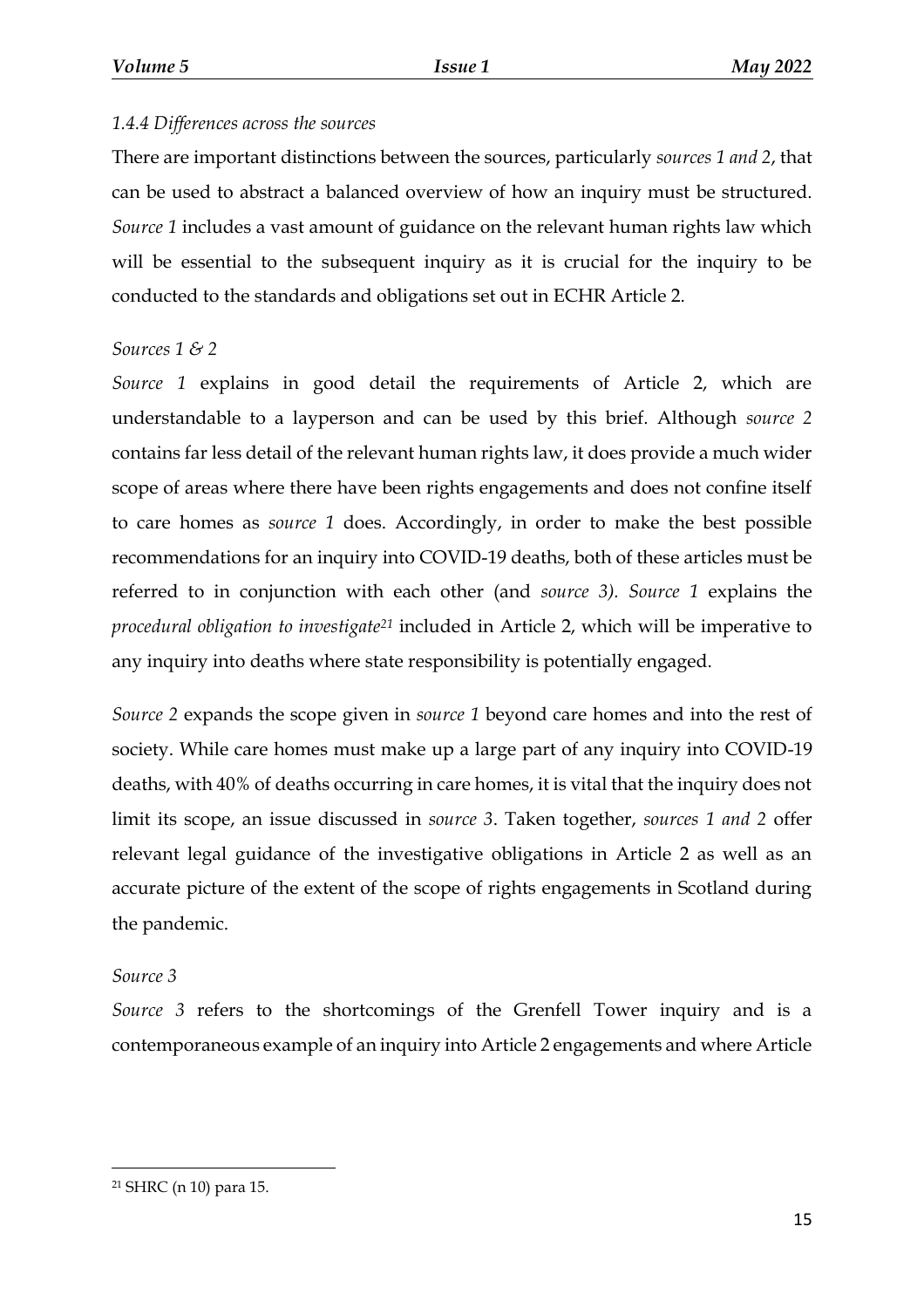2 investigative obligations are triggered. It is important to consider the issues that arise here in order to avoid making the same mistakes in a COVID-19 deaths inquiry.

Concerns were raised about the access to the Grenfell inquiry<sup>22</sup>. These relate to the venue for the inquiry potentially preventing survivors, bereaved, and members of the community from participating and the ability to properly question witnesses, resulting in some issues not being fully explored. Concerns at Grenfell regarding access to the inquiry are significant as COVID-19 has been nationwide, and as a result, the onus must fall on the Scottish Government to ensure that travel and accommodation are provided for witnesses, survivors and affected members of the community where necessary in providing evidence to the inquiry.

Concerns at Grenfell over the ability for affected parties' representative's ability to question witnesses will also be more complicated to address for a COVID-19 inquiry than at Grenfell. Affected parties must be able to put questions to high profile figures behind the governmental decision-making processes surrounding key areas such as the decision to transfer patients into care homes without testing, PPE, and medical guidance. The Scottish Government must ensure they are fully accountable where appropriate. This is particularly important in securing public confidence in the inquiry as there will be grievances raised where the Scottish Government should not necessarily be accountable. Thus, full accountability where appropriate is vital in securing legitimacy and the trust of the Scottish people.

The Grenfell inquiry also raises concerns about scope in 5 key areas highlighted by the *HREC* report that will be necessary to discharge investigative duty in establishing state responsibility in Grenfell and potential ongoing similar breaches<sup>23</sup>. This means any COVID-19 inquiry must establish state responsibility or non-responsibility over a broad scope of issues relating to COVID-19 deaths and establish if there are potential ongoing violations of a similar nature and how to avoid these in the future. By

<sup>22</sup> Human Rights and Equalities Commission (n 15) page 8, Access to the inquiry.

<sup>23</sup> Human Rights and Equalities Commission (n 15) para 123.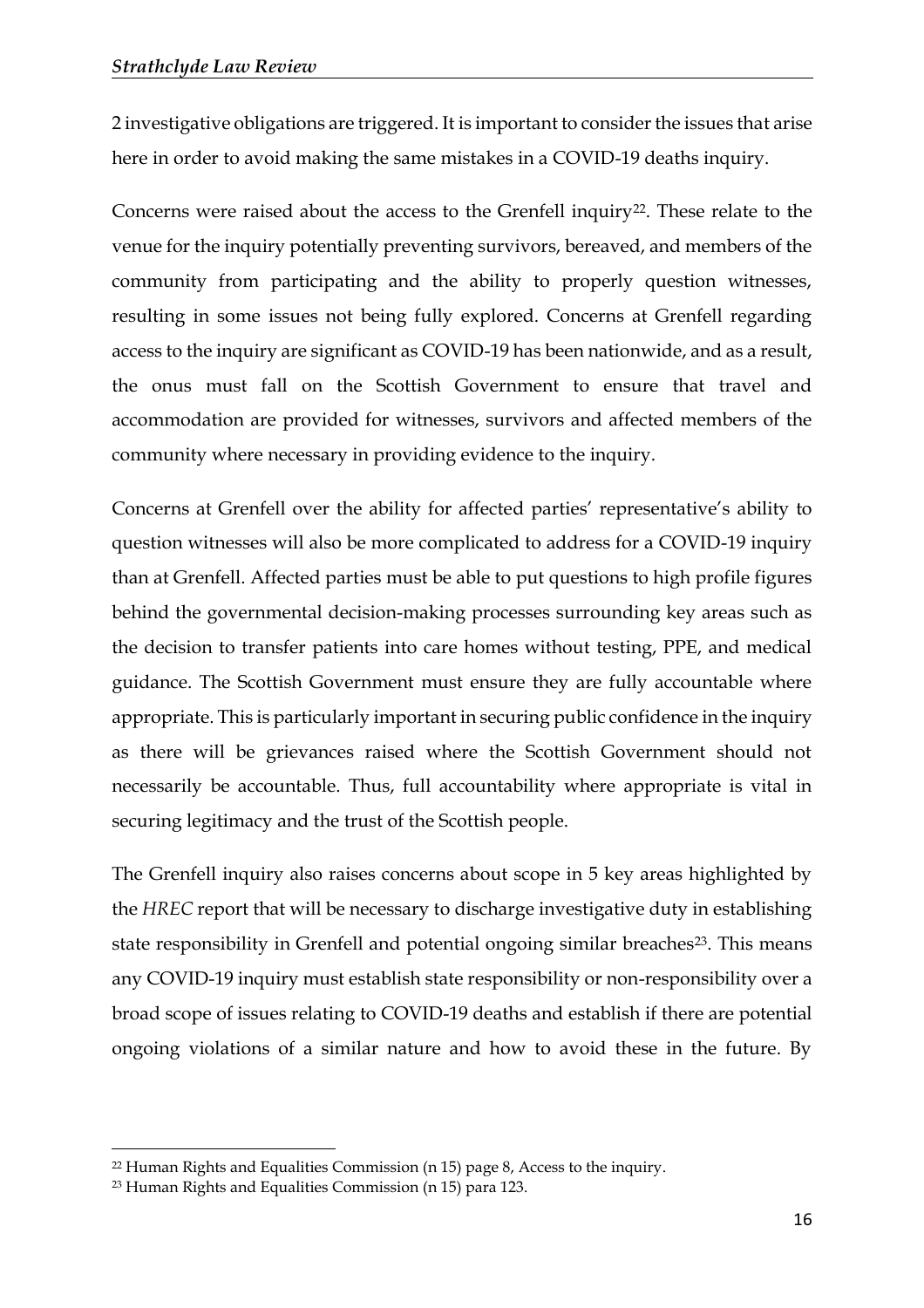referring to *source 2,* there will be a better chance of avoiding too narrow a scope as may be the case if only care homes deaths were included in the inquiry.

Concerns were also raised about the delay in the Grenfell inquiry both at the beginning of phase one and now to the beginning of phase two. Health and safety restraints on a COVID-19 inquiry, given the ongoing nature of the pandemic, dictate that it should only be conducted when it is safe to do so; however, it must aim to be started as soon as possible after that is the case. Investigations and information gathering should already be underway.

Participation and legitimacy are 2 of the paramount concerns for any inquiry, and COVID-19 should be no different. In line with the Equalities Act  $2010<sup>24</sup>$  nondiscrimination must be a priority in the structuring of the inquiry, and this is particularly important as COVID-19 has affected certain societal demographics discriminately. The main participation concerns surrounding the Grenfell inquiry were:

- (1) The venue initially not being of adequate size or appropriate location<sup>25</sup>;
- (2) The legal representatives representing survivors, the bereaved and other affected members of the community have been prevented from putting questions to witnesses themselves<sup>26</sup>;
- (3) *Disclosure*. Disclosure has been voluminous as would be expected. However, the burden on the legal representatives representing the survivors, the bereaved and other affected members of the community appear to have been enormous given the limits of the resources available to them<sup>27</sup>.

As points 1 & 2 have been discussed above, I think it suffices to say that in relation to disclosure concerns, the Scottish Government must work to ensure legal professionals

<sup>26</sup> Ibid.

<sup>24</sup> Equalities Act 2010 s.149.

<sup>25</sup> Human Rights and Equalities Commission (n 15) para 126.

<sup>27</sup> Ibid.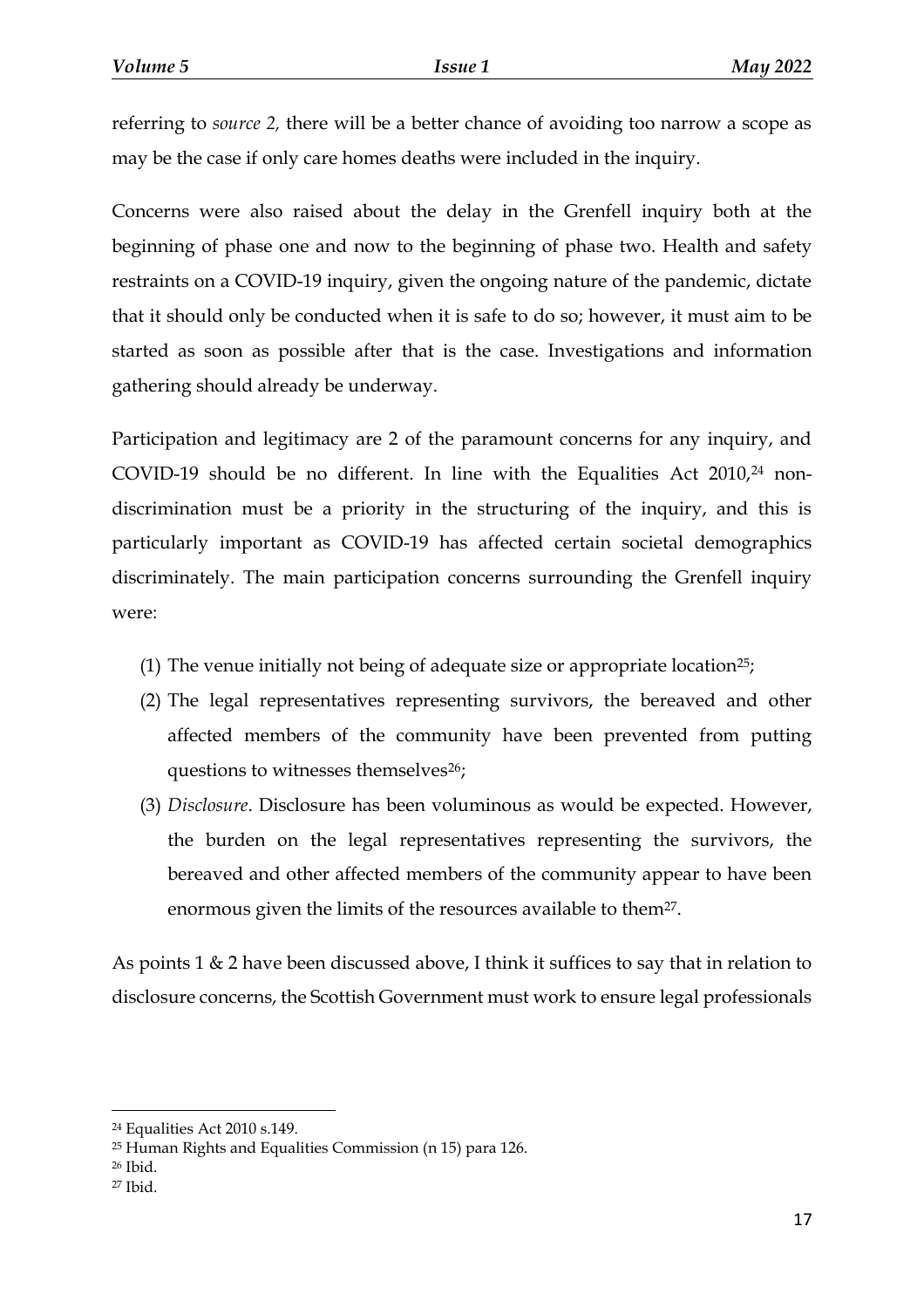involved in the inquiry have adequate resources available to promote the inquiry's efficacy.

These criticisms of the Grenfell inquiry serve, in conjunction with recommendations set out in *sources 1 and 2*, as a means by which the coronavirus inquiry can self-assess its functional legitimacy.

*1.4.5 How this brief complements existing literature and the importance of the originality of this brief*

The gaps left in each of these sources can, in many ways, be filled by each other, and that is what this literature review, and this brief as a whole, seeks to achieve. By taking the legal direction in *source 1,* together with the scope of Article 2 rights engagements documented in *source 2 and* supplementing this with the topical guidance found in *source 3*, we can establish a solid starting point for structuring an Article 2 compliant inquiry into coronavirus deaths in Scotland that should avoid major structural issues. The importance of the originality of this brief is that it seeks to take this further and demonstrate how Scotland might set a model inquiry and display global human rights leadership. This brief uses existent guidance and compiles it into one brief, which can offer both relevant legal guidance and an accurate representation of the scope of Article 2 rights engagements in Scotland. It then seeks to frame this as a minimum acceptable standard rather than a target itself. Finally, after setting out how to meet this minimum standard, it will offer recommendations on how it can be surpassed.

#### *The Law*

This chapter will consult Article 2 ECHR and the European Court of Human Rights (ECtHR) (Strasbourg) (the court) caselaw to dissect the doctrines of positive obligations, operational choices, the margin of appreciation, and how Article 2 obligations are affected by a medical care setting. It will then explore the development of the procedural element of Article 2 and how caselaw sets out the requirements for the discharge of this. It will seek to identify the underlying legal principles relevant to coronavirus deaths in Scotland from these sources by employing a doctrinal and sociolegal approach to the case law of the ECtHR. It will then demonstrate how Article 2 is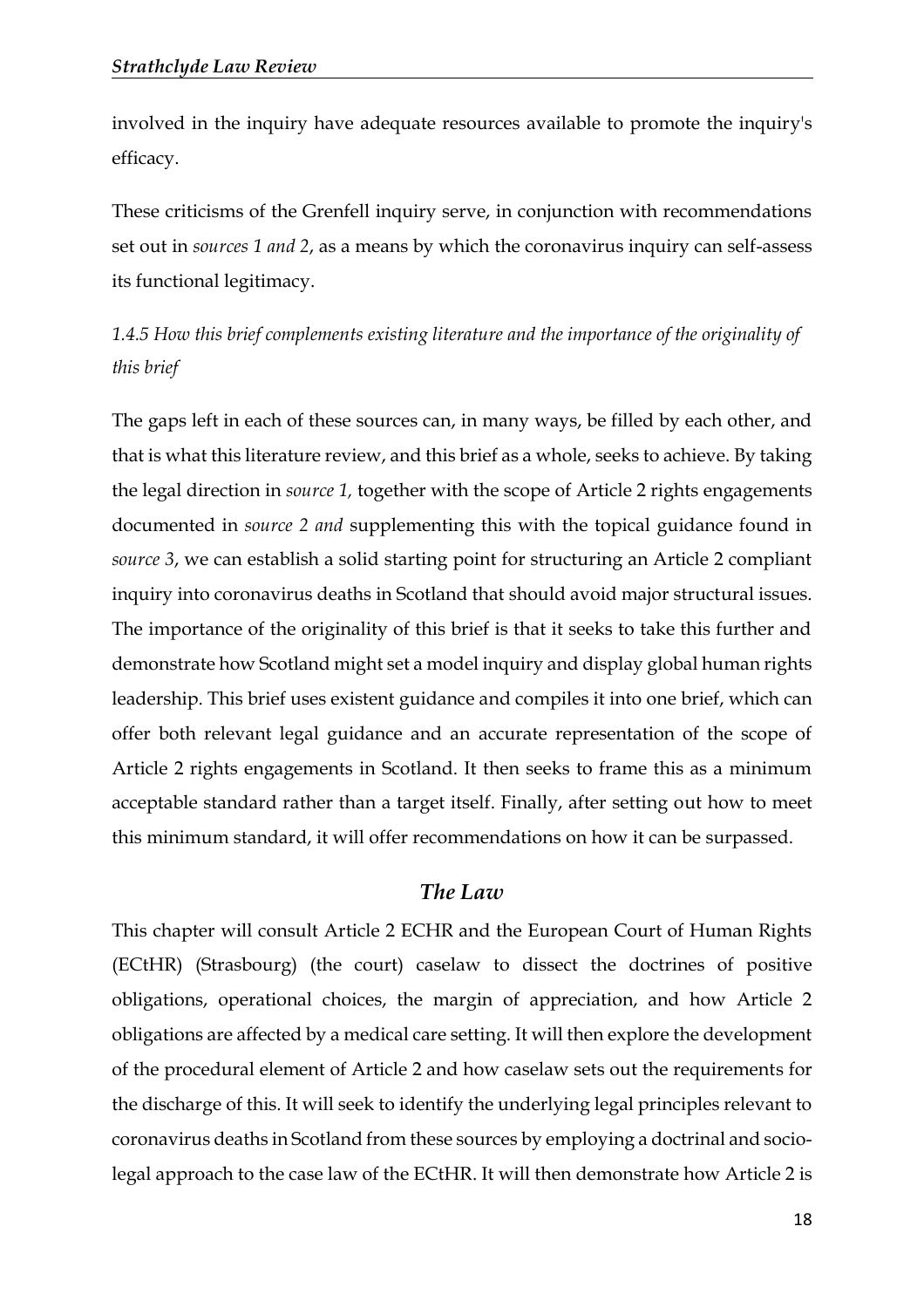$\overline{a}$ 

engaged by deaths that occur with medical care and how this affects the overarching policy decisions outlined in chapter 1. However, caselaw will also reflect the scope of potential Article 2 violations within the pandemic. As with Chapter 1.4, while emphasis is placed on the importance of deaths arising from care homes, breadth of caselaw will demonstrate the importance of avoiding limiting an inquiry to just those deaths.

## *2.1 - ECHR Art.2 Positive Obligations*

It was first established in the *LCB* case<sup>28</sup> that the first sentence of Article 2(1) confers not only a negative obligation on states to refrain from the intentional and unlawful taking of life but also a positive obligation to take appropriate steps to safeguard the lives of those within their jurisdiction<sup>29</sup>. This is known to be an extensive duty, with the Grand Chamber holding in the *Öneryildiz* case: 'that this obligation [to take appropriate steps to safeguard the lives of those within the State's jurisdiction] must be construed as applying in the context of any activity, whether public or not, in which the right to life may be at stake.'<sup>30</sup>

The obligation then requires, at its most basic, a duty to put in place a legislative and administrative framework for the purposes of avoiding unlawful killings/deaths with state liability. In the context of the coronavirus pandemic, this translates to legislative framework and policy imperatives to minimise the number of deaths sustained as a nation in Scotland. Although in the context of a pandemic, it is unavoidable that lives will be lost, there is not a particular threshold number that would signal unlawfulness. As discussed in Chapter 1, lawfulness would be determined through analysis of individual cases and overarching policy decisions by the inquiry. Having established the relevance and engagement of Article 2 within the context of a pandemic in a general sense, I will now seek to elaborate on which component obligations of Article 2 will be relevant to Scotland. To explore the scope of these obligations generally, we

<sup>28</sup> *LCB v United Kingdom* (App. 23413/94), 9 June 1998, (1998) 27 EHRR 212, ECHR 1998-III.

<sup>&</sup>lt;sup>29</sup> Jacobs, White, and Ovey, *The European Convention on Human Rights* (7<sup>th</sup> edn, OUP 2017) 161.

<sup>30</sup> *Öneryildiz v Turkey* (App 48939/99) (2005) 41 EHRR 325, ECHR 2004-XII, § 72.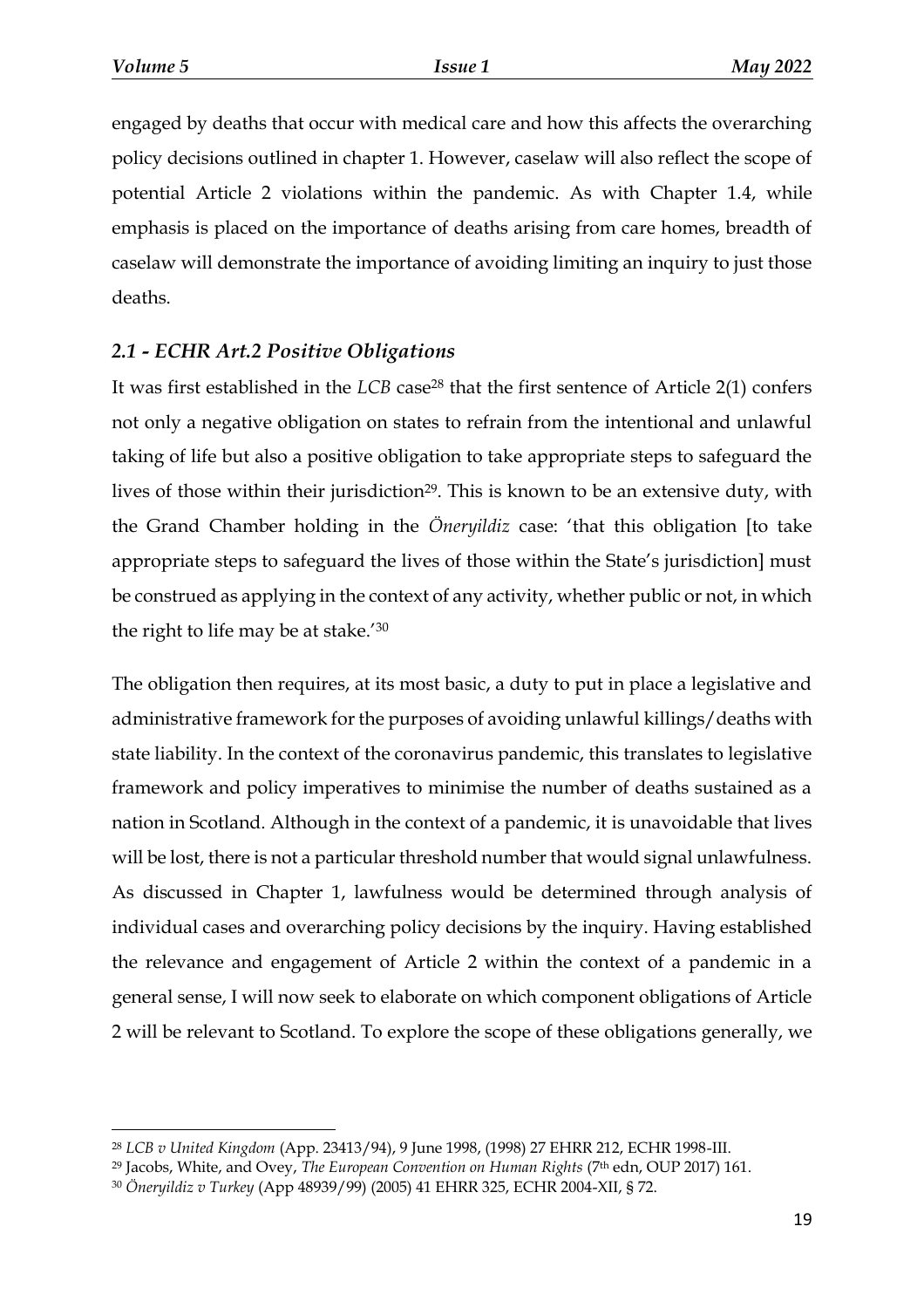will look at the *Budayeva and Others* case<sup>31</sup> and temper analysis with the obligations where medical care is explicitly concerned, and there will be analysis of the *Lopes de Sousa Fernandez* case32. Again, these cases are considered separately to give an accurate depiction of the scope of obligations under Article 2 whilst understanding that those arising in a medical care setting will be of particular importance.

## *2.1.1 Budayeva and Others v Russia*

I will use a doctrinal will allow us to consolidate our understanding of exactly what these obligations entail as set out in Article 2 and ECtHR case law. From here, we will see what obligations Scotland will be under and what it might do to discharge and even surpass them.

The *Budayeva* case concerned the Russian authorities' response to known risks of mudslides, which had occurred in the region every year since 1937. Mudslides in July 2000 caused considerable devastation, and the first applicants' husband had been killed when he stayed behind in a block of flats to help his parents-in-law, and those flats collapsed. The court identified a string of deficiencies in the response of the authorities to the known risk and ruled Article 2 had been violated due to the inadequacy of the defence system and the failure to establish any form of warning system33:

The Court concluded that there had been no justification for the authorities' failure to implement land-planning and emergency relief policies in the hazardous area of Tyrnauz concerning the foreseeable risk to the lives of its residents, including all the applicants. Moreover, it found that the serious administrative flaws which had prevented the implementation of those policies had caused the death of Vladimir Budayev and injuries to his wife, to Fatima Atmurzayeva and members of their family. The Russian authorities had therefore failed in their duty to establish a legislative and administrative framework with which to provide effective deterrence against a threat to the right to life, in violation of Article 234.

*<sup>31</sup> Budayeva and Others v Russia* (Apps. 15339/02, 21166/02, 20058/02, 11673/02, and 15343/02), 20 March 2008, ECHR 2008.

<sup>32</sup> *Lopes de Sousa Fernandez v Portugal* (App. 56080/13), 15 December 2015.

<sup>33</sup> Jacobs (n 29) 167.

<sup>34</sup> *Budayeva* (n 31) Decision of the Court, Article 2, para 7.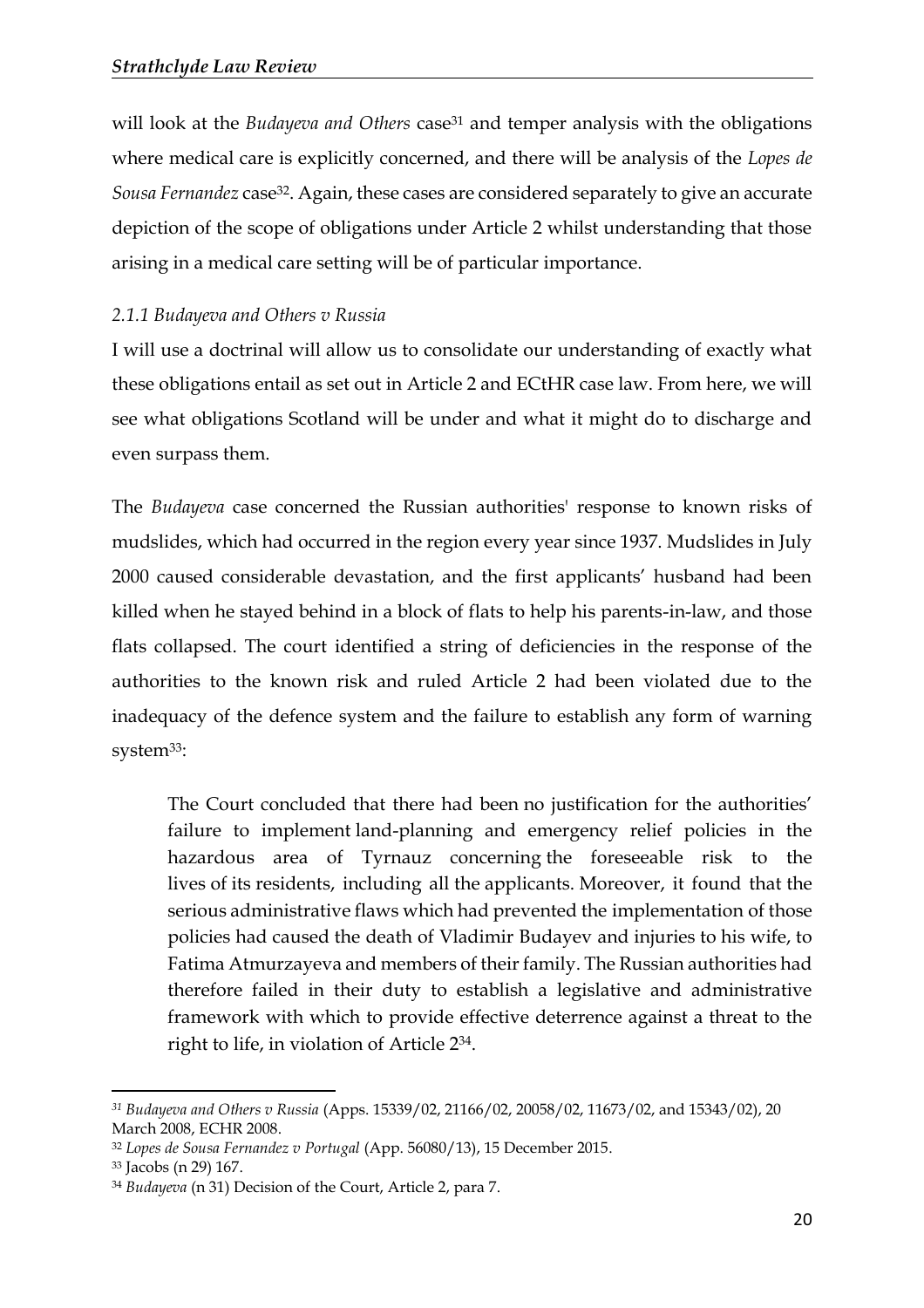The major underlying legal principles upon which a violation was ruled to have occurred in *Budayeva* are the principles of legislative and administrative foreseeability and preparedness. While it is not the aim of this brief to establish whether or not violations of Article 2 have occurred, I will posit evidence that suggests that on the basis of foreseeability and preparedness, as established in *Budayeva,* this will at least be engaged by the pandemic in Scotland. An independent report<sup>35</sup> by the Auditor General of Scotland<sup>36</sup> suggests that The Scottish Government's failure to heed warnings over its pandemic planning in the last decade may have led to PPE shortages and stretched social care capacity that hindered Scotland's response to the Covid-19 pandemic. Given that the Auditor General reports to the Scottish Parliament through the Public Audit and Post-legislative Scrutiny Committee37, I believe this report can be considered truly independent and would be probative evidence for any subsequent inquiry. This evidence would be probative on the basis that it outlines the same underlying legal principles of foreseeability and preparedness - in the context of the pandemic in Scotland - as established in *Budayeva* as, at the very least engaging, the positive obligations set out in Article 2.

As a means of providing a counterbalance upon this obligation, the ECtHR in *Budayeva* also noted that the burden placed on a contracting state must be reasonable. This is known as a margin of appreciation, preventing contracting states from being held to an impossible standard. In this context, it manifests corollary to considerations afforded to the contracting state in respect of their operational choices:

An impossible or disproportionate burden must not be imposed on authorities without consideration being given, in particular, to the operational choices which they must make in terms of priorities and resources…this results from the wide margin of appreciation States enjoy, as the Court has previously held, in difficult social and technical spheres…This consideration must be afforded

<sup>35</sup> Audit Scotland, Tracking the implications of Covid-19 on Scotland's public finances, February 2021, <https://www.audit-scotland.gov.uk/report/covid-19-tracking-the-impact-of-covid-19-on-

scotland's-public-finances> accessed 22 February 2021.

<sup>36</sup> 'Stephen Boyle has occupied this role since July 2020', <http://www.audit-scotland.gov.uk/aboutus/auditor-general> accessed 22 February 2021.

<sup>37</sup> 'Parliament To Nominate New Auditor General For Scotland - News & Parliament TV: Scottish Parliament' (parliament.scot, 06.03.2020)

<sup>&</sup>lt;http://www.parliament.scot/newsandmediacentre/114768.aspx> accessed 22 February 2021.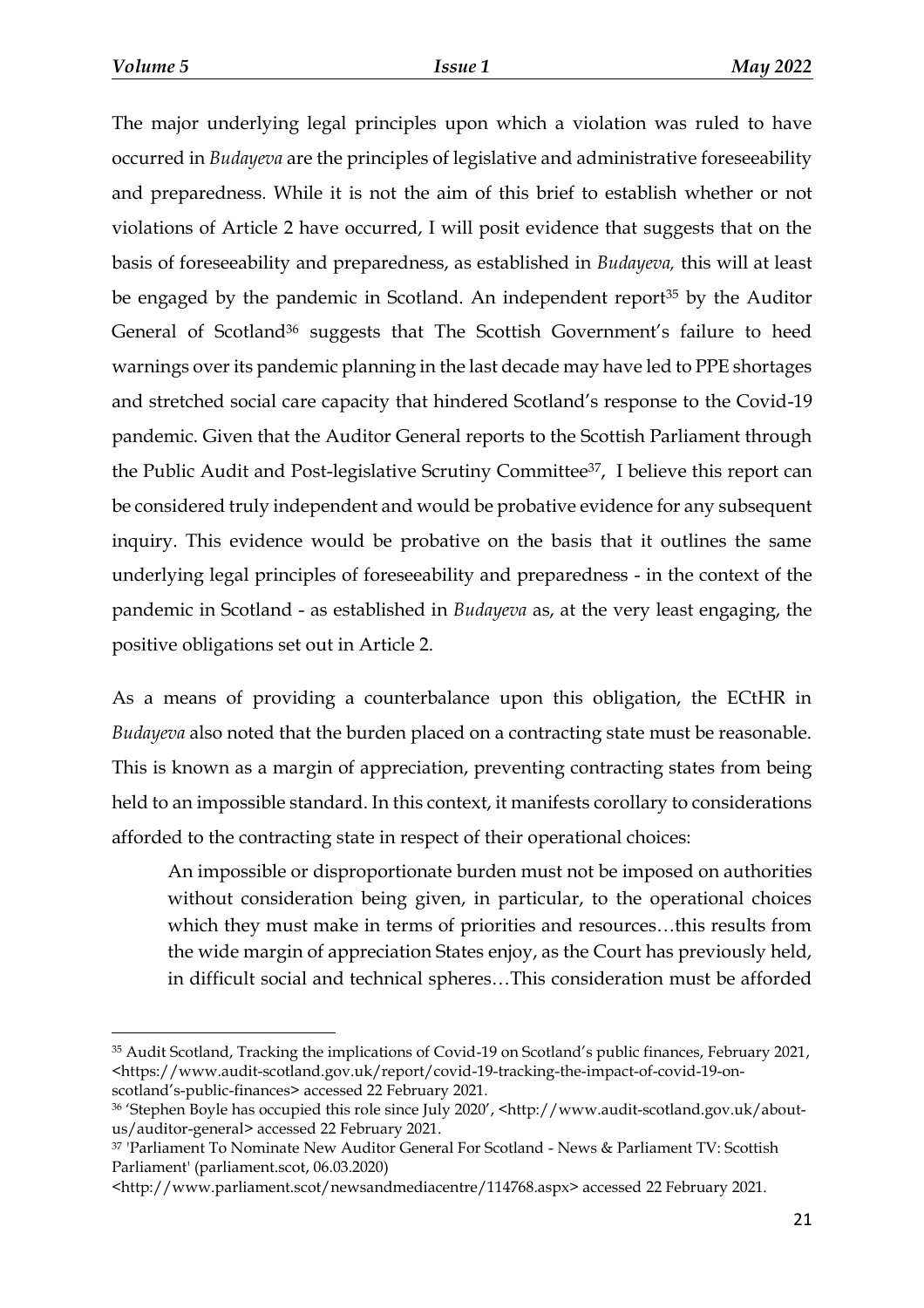even greater weight in the sphere of emergency relief…which is beyond human control, than in the sphere of dangerous activities of a man-made nature<sup>38</sup>.

This gives us markers for where the beginning and the end of the scope of Article 2 positive obligations lie in a general sense. While I have suggested there is probative evidence pertaining to the foreseeability of the pandemic and lack of preparedness of the Scottish Government, any inquiry must take into account the wide margin of appreciation as The UK is a contracting party to the ECHR, Scotland is subject to the Convention as a member of the UK. This is important because the same margin of appreciation does not necessarily bind the recommendations and conclusions of any inquiry. If, in certain cases, violations of Article 2 were found not to exist for the foregoing reasons if/when brought to Strasbourg, an inquiry would still have scope to make a variety of alternative conclusions and disposals drawn from domestic Scots law and public policy.

## *2.1.2 Lopes De Sousa Fernandes v Portugal*

This case will supplement the general scope considerations for Article 2 positive obligations with considerations to be applied to where death arises in a medical care setting.

Traditionally, the ECtHR has taken the view that a death caused by negligence in the healthcare setting does not amount to a violation of Article 2;<sup>39</sup> however, this case sets out exceptions to that general rule. The case concerned the death of Ms Lopes de Sousa Fernandes' husband following nasal polypectomy surgery, and the subsequent procedures opened for various instances of medical negligence. The Court found in particular that the mere fact that the patient had undergone a surgical operation presenting a risk of infectious meningitis should have warranted a medical intervention in conformity with the medical protocol on post-operative supervision. Without wishing to speculate on the chances of survival of Ms Lopes de Sousa Fernandes' husband, the Court took the view that the lack of coordination between the ear, nose and throat department and the emergencies unit inside the hospital

<sup>38</sup> *Budayeva* (n 31) [135].

*<sup>39</sup> Powell v United Kingdom* (App. 45305/99), 4 May 2000, Decision on Admissibility.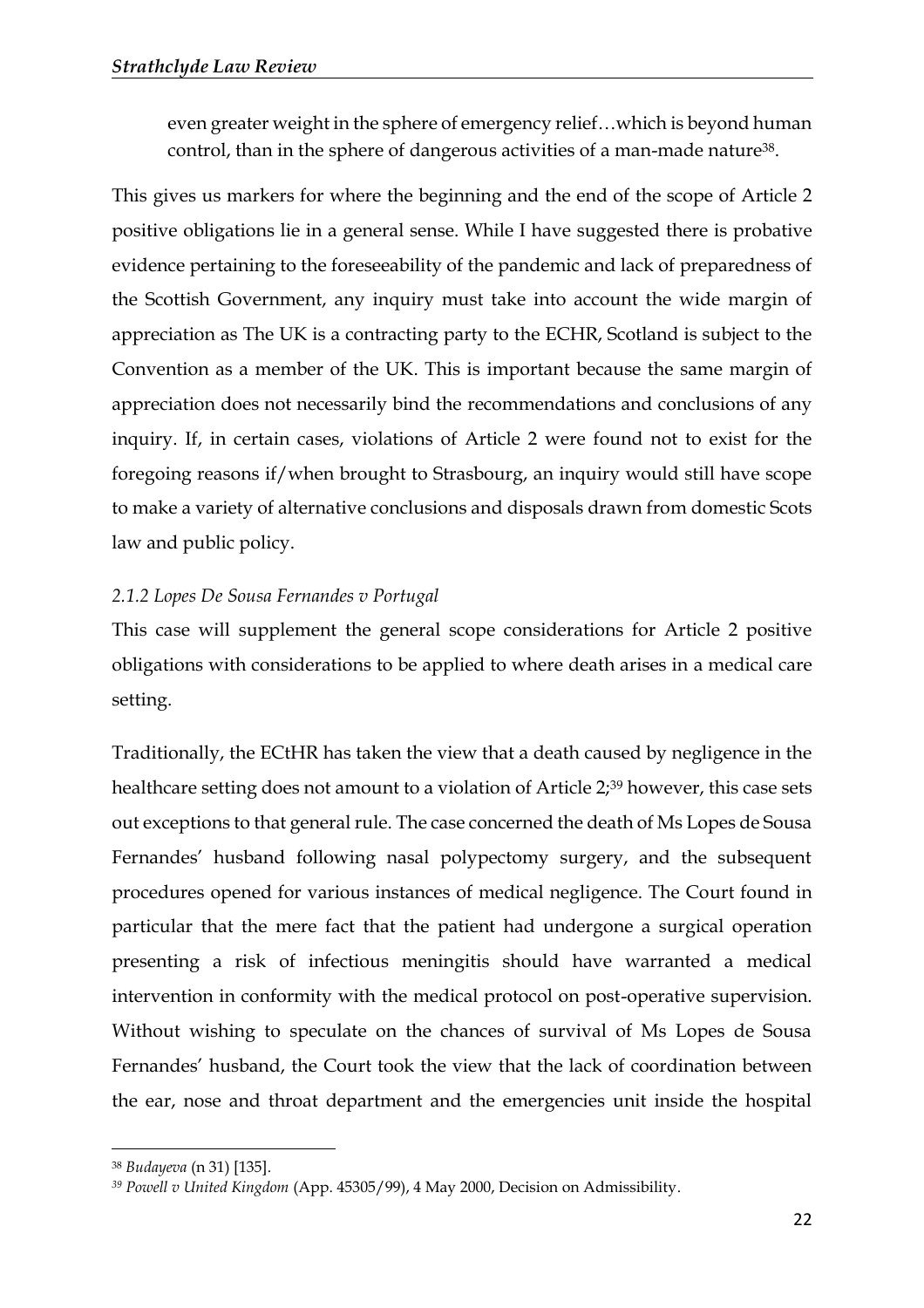revealed a deficiency in the public hospital service, depriving the patient of the possibility of accessing appropriate emergency care. The Court held by five votes to two that there had been a violation of Article 2 of the European Convention on Human Rights as to the right to life and unanimously that there had been a violation of Article 2 under its procedural head<sup>40</sup>.

In this ruling, the ECtHR had to consider medical negligence and the suitability of domestic professional standards. From this, the court claimed that two very exceptional sets of circumstances could lead to a violation of Article 2 in a medical care setting. They are:

- A. Where life is 'knowingly put in danger by denial of access to lifesaving treatment' and;
- B. Where a 'systematic or structural dysfunction in hospital services results in a patient being deprived of access to life-saving emergency treatment, and the authorities knew or ought to have known about the risks and failed to undertake the necessary measures to prevent that risk materialising.' <sup>41</sup>

In exception B, we find the underlying legal principle of Article 2 that will concern potential violations arising from medical care settings, including care homes, during the course of the pandemic in Scotland. In *Lopes de Sousa Fernandez,* the ruling of an Article 2 violation largely turns on the substandard communications between hospital departments insofar as they contributed to the death of Ms Sousa Fernandes' husband. Once again, while this brief aims not to attempt to determine whether Article 2 violations have occurred or not during this pandemic, it is pertinent to note evidence that infers the engagement of Article 2 obligations. In October 2020, Scottish Care, who represent over 400 organisations, totalling almost 900 individual services, delivering residential care, nursing care, day care, care at home and housing support services<sup>42</sup>, providing '*A Scottish voice for care providers, their workforce and people who access care and* 

<sup>40</sup> *Lopes* (n 32), Decision of the Court, Article 2 (the right to life), para 2.

<sup>41</sup> Ibid.

<sup>42</sup> [<www.scottishcare.org/our-vision/>](http://www.scottishcare.org/our-vision/) (2021 Scottish Care), accessed 25 February 2021.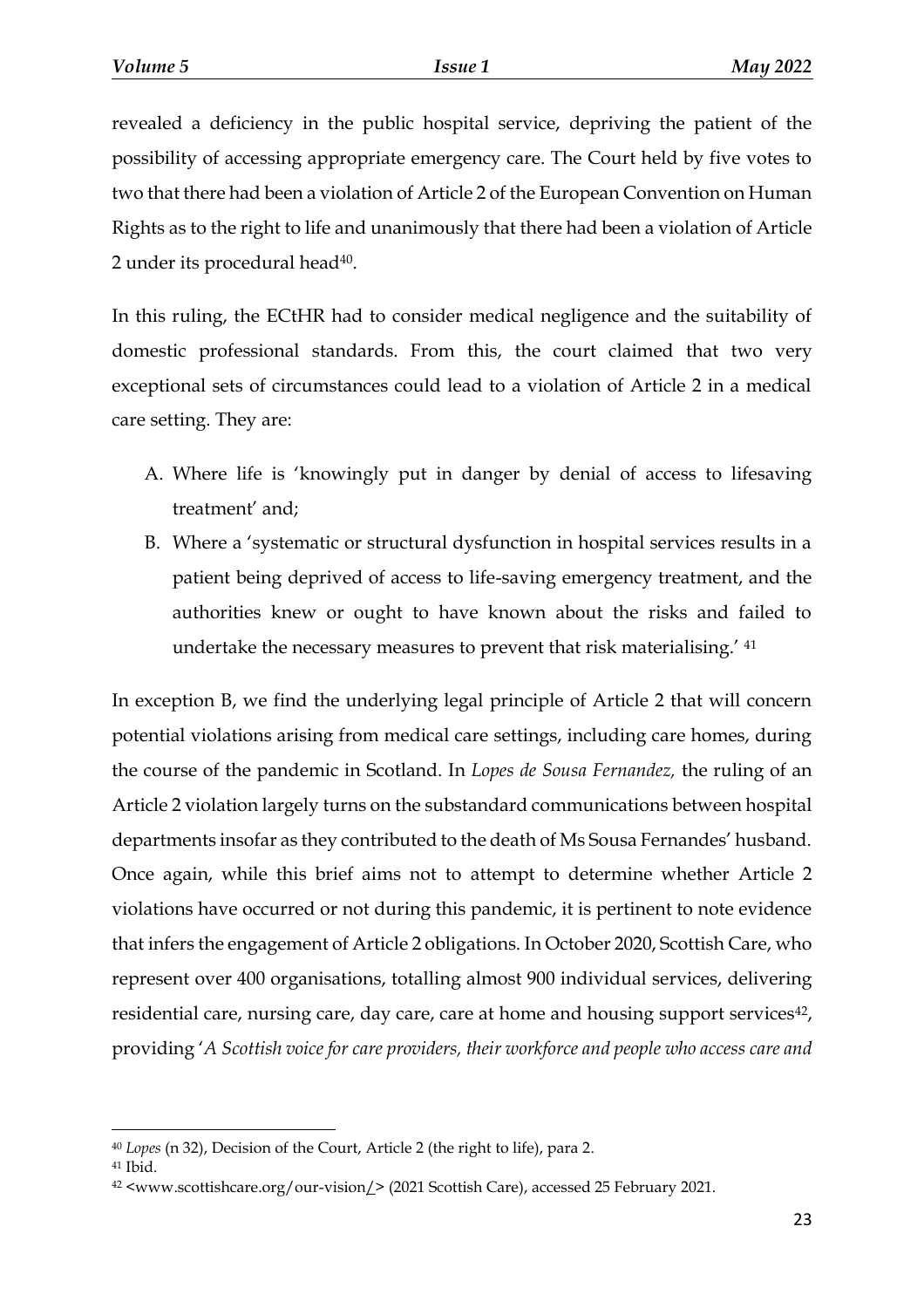*support*' <sup>43</sup> , released a statement covering discharges from hospitals to care homes. In this statement, pre-existing communication concerns are highlighted:

Even before Covid-19 there were circumstances where the eagerness to discharge from hospital in some locations had led to a strain or breakdown in relationships with the care home sector. The most commonly cited instance for these tensions was where a clinician considered someone capable of being supported in residential care, whereas after they were discharged it became clear to care staff that they required nursing and not residential care.

Before the pandemic, therefore, the process of clinical discharge into care homes was one which was not always smooth and frequently problematic. As a result, there was often a local distrust in the discharge system and process<sup>44</sup>.

Given that concerns over the state of communications between medical care departments were pre-existent and can be considered to have been exacerbated by the pandemic, the egregious nature of this breakdown would seem to be self-evident. It also further evidences the engagement of the principles of foreseeability and preparedness as discussed through *Budayeva.* Thus, given that in *Lopes de Sousa Fernandez,* the breakdown of communications between medical care departments was ruled as amounting to a violation of Article 2 insofar as it resulted in a patient's death, it seems evident that this will also engage Scotland's response to the pandemic. Thus, once again accentuating the importance of thoroughly investigating the policy decisions around care homes during the pandemic.

## *2.2 The Procedural Head of ECHR Art.2*

#### *2.2.1 Evolution of The Procedural Head*

The starting point for the development of Article 2's interpretation to include a procedural or investigative element is the *McCann* case45. Here, the Strasbourg Court observed that any general legal prohibition of arbitrary killing by agents of the state

<sup>43</sup> Ibid.

<sup>&</sup>lt;sup>44</sup> Scottish Care statement on discharge into care homes, Scottish Care, 28<sup>th</sup> October 2020, paras 3&4. [<https://scottishcare.org/scottish-care-statement-on-discharges-into-care-homes/>](https://scottishcare.org/scottish-care-statement-on-discharges-into-care-homes/) accessed 25 February 2021.

<sup>45</sup> *McCann and Others v United Kingdom* (App. 18984/91), 27 September 1995, Series A No 324, (1996) 21 EHRR 97.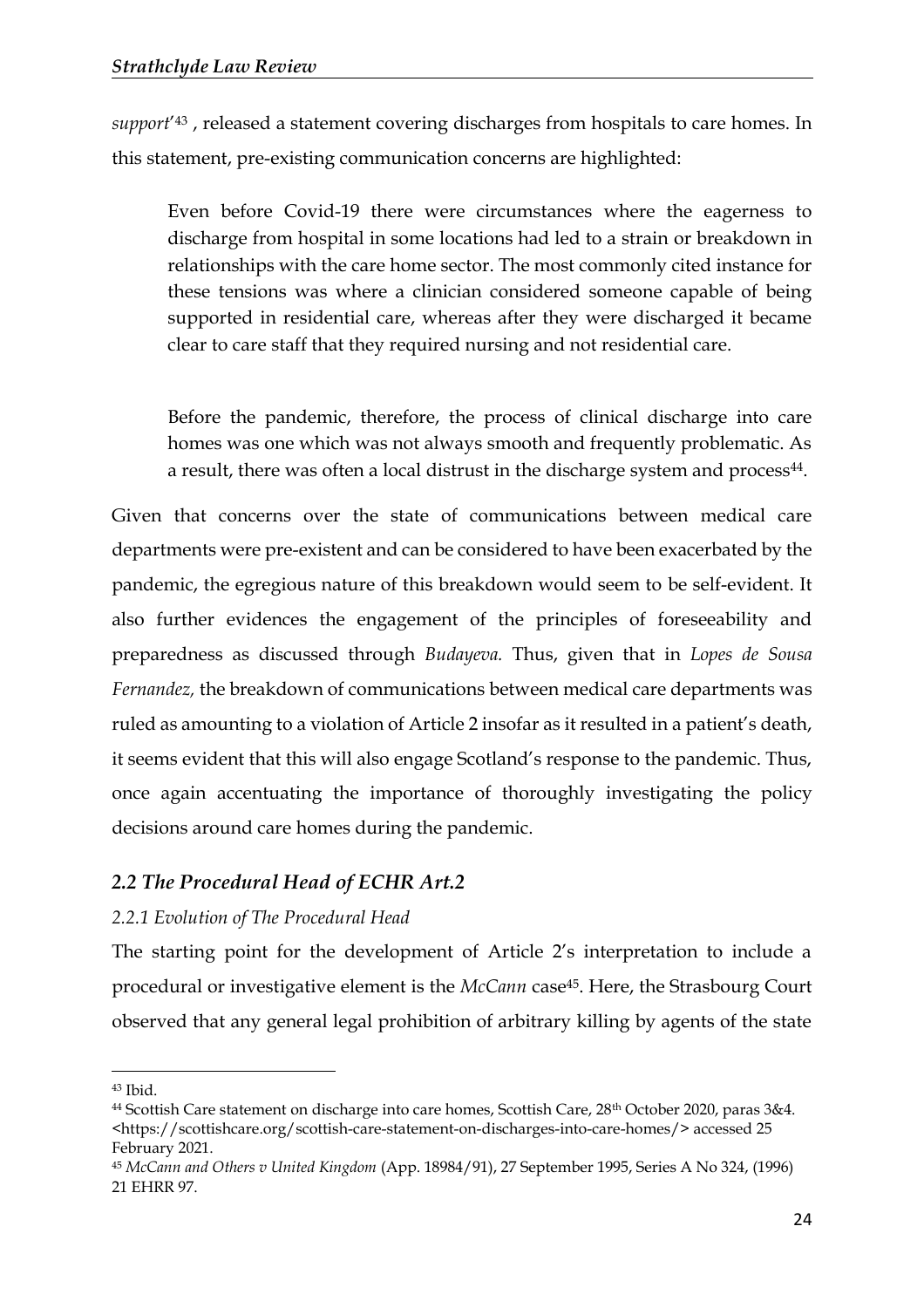would be ineffective in practice without a procedure for reviewing the lawfulness of the use of lethal force by state authorities $46$ :

The obligation to protect the right to life under this provision, read in conjunction with the State's general duty under Article 1 of the Convention to 'secure to everyone within their jurisdiction the rights and freedoms defined in [the] Convention' requires by implication that there should be some form of effective official investigation when individuals have been killed as a result of the use of force by, inter alios, agents of the state<sup>47</sup>.

I will first consult a socio-legal methodology to chart the development of the procedural element of Article 2 and subsequently a doctrinal methodology to explore the requisite elements this development has established. These methodologies will allow for an understanding of the forces that have shaped this development and how the current interpretation is relevant to a public inquiry into coronavirus deaths in Scotland. As set out above, the initial interpretation of this procedure was exclusive to deliberate killings by agents of the state, so we will now explore its metamorphosis to cover the issues contained in this brief.

The first relevant case we will consider, positing the notion that Article 2 investigative obligations could be engaged where there is the absence of state responsibility for death, was the case of *Menson48.* In this case, the applicant's brother, a member of the BAME community, died after being set on fire by a gang of white youths. The applicant did not allege that the state had in any way caused the death, nor that they should have in any way known that he was at risk of violence<sup>49</sup>:

However, the absence of any direct State responsibility for the death of Michael Menson does not exclude the applicability of Article 2. It recalls that by requiring a State to take appropriate steps to safeguard the lives of those within its jurisdiction (see LCB v. the United Kingdom, judgment of 9 June 1998, Reports 1998-III, p. 1403, § 36), Article 2 § 1 imposes a duty on that State to secure the right to life by putting in place effective criminal law provisions to

<sup>46</sup> Jacobs (n 29) 168, para 1.

<sup>47</sup> *McCann* (n 45) § 161.

*<sup>48</sup> Menson and Others v United Kingdom* (App. 47916/99), Decision of 6 May 2003, ECHR 2003-V.

<sup>49</sup> Jacobs (n 29) 177, para 1.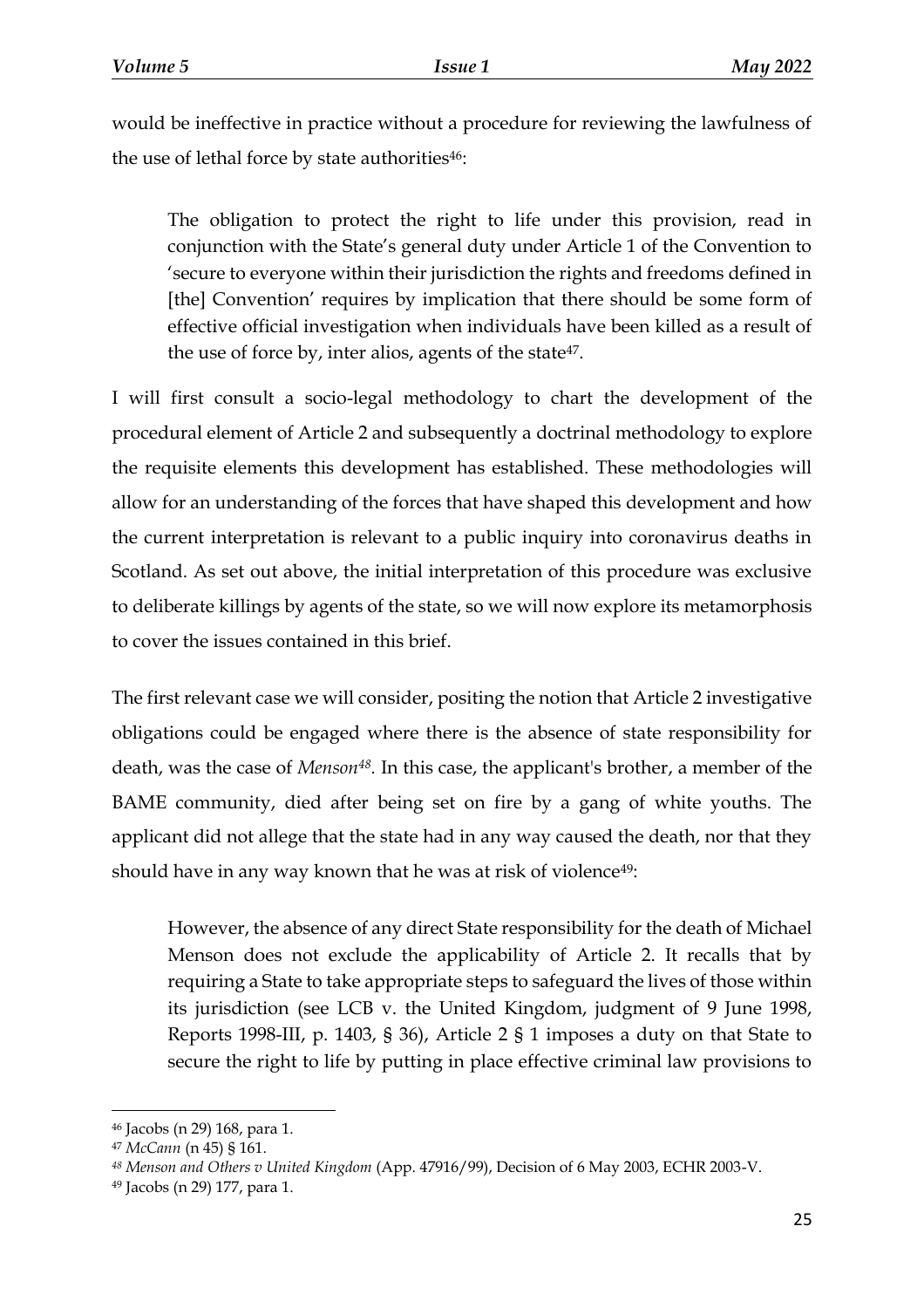deter the commission of offences against the person, backed up by law enforcement machinery for the prevention, suppression and punishment of breaches of such provisions.<sup>50</sup>

The underlying facts of this case suggest, from a socio-legal perspective, that this development in the interpretation of Article 2 investigative obligations seeks to address a deficiency in investigations into criminal conduct with racial aggravation. It was suggested that the investigation, in this case, was inadequate as a result of underlying racial biases within the police. In light of this, the investigative obligation in Article 2 was extended in the hope that, where this was to happen again, recourse would be available to families who felt they had been let down by the investigations into the deaths of their loved ones at the hands of (actors other than) the state. Consequently, even if the State were to successfully argue they had not engaged Article 2 rights during the course of the pandemic in Scotland, the procedural head would still confer an investigative obligation.

Further development is offered in the *Ramsahai* case,<sup>51</sup> where the Grand Chamber offer an even more comprehensive overview of the requirements of the Article 2 investigative obligation:

In order to be 'effective' as this expression is understood in the context of Article 2 of the Convention, an investigation into a death that engages the responsibility of a Contracting Party under that Article must firstly be adequate. That is, it must be capable of leading to the identification and punishment of those responsible. This is not an obligation of result, but one of means. The authorities must have taken the reasonable steps available to them to secure the evidence concerning the incident. Any deficiency in the investigation which undermines its ability to identify the perpetrator or perpetrators will risk falling foul of this standard…Secondly, for the investigation to be 'effective' in this sense it may generally be regarded as necessary for the persons responsible for it and carrying it out to be independent from those implicated in the events. This means not only a lack of hierarchical or institutional connection but also a practical

<sup>50</sup> *Menson* (n 48).

<sup>51</sup> *Ramsahai and others v the Netherlands* (App. 52391/99), 15 May 2007 [GC], (2008) 46 EHRR 983, ECHR 2007 – nyr.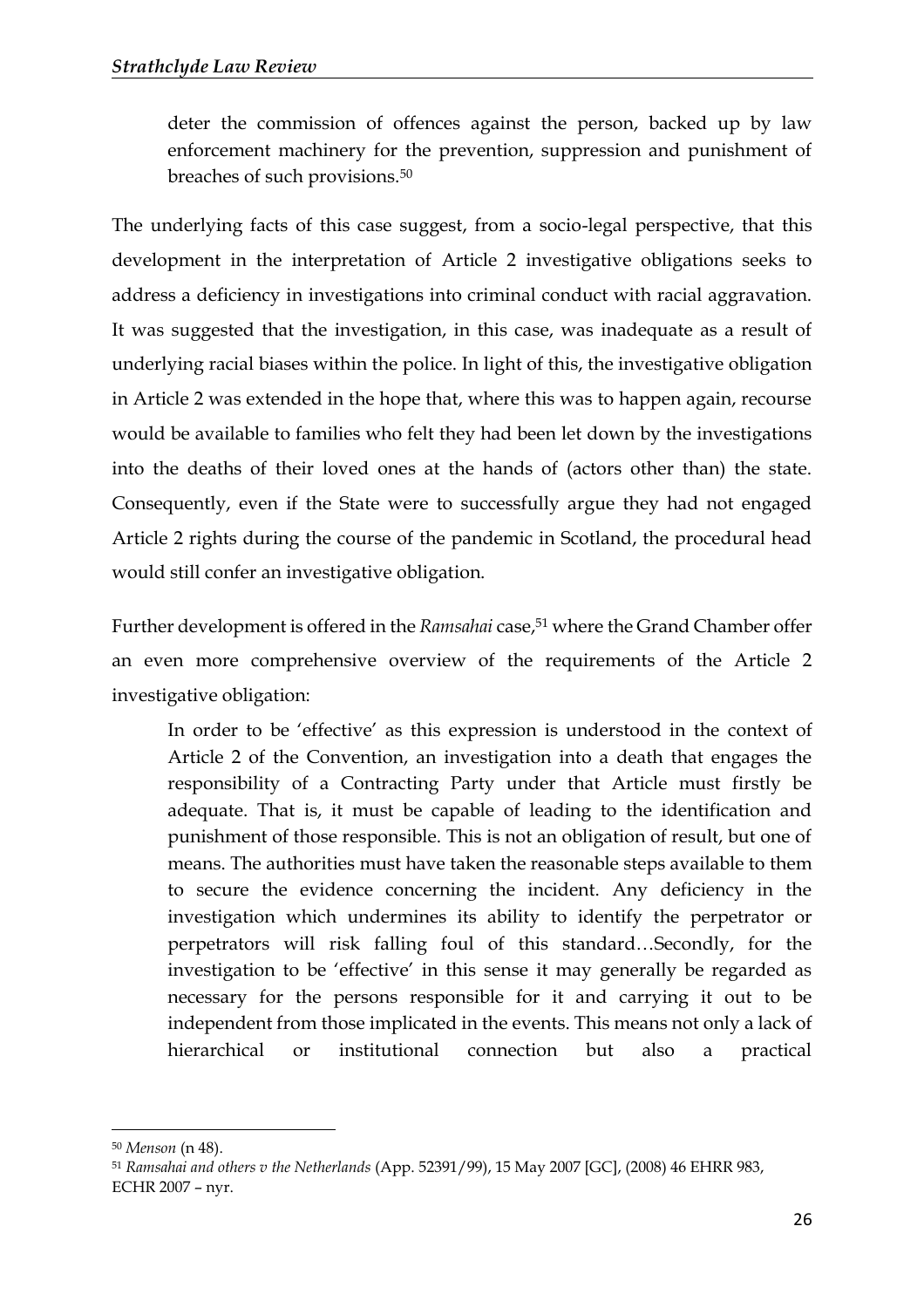independence…What is at stake here is nothing less than the public confidence in the states monopoly on the use of force<sup>52</sup>.

Taking a doctrinal approach to this case as it is concerned with a non-analogous fatal shooting by a police officer, we are offered the most comprehensive interpretation of the procedural obligation. In the interests of this brief, the crucial part of this ruling is that we are told an investigation must follow any '*death that engages the responsibility of a Contracting Party under that Article'.* As Article 2 positive obligations have been established throughout this brief, the *Ramsahai* case should now illustrate that following the pandemic, Scotland faces a legal obligation to investigate these deaths 'effectively' or risks being found to have unsuccessfully fulfilled its procedural obligations under Article 2.

The somewhat general interpretation in *Ramsahai* can be tempered once again with caselaw relating specifically to a medical care setting. The *Silih* case<sup>53</sup> concerned a twenty-one-year-old man who was being treated for urticaria. He had an allergic reaction to one of the drugs administered to treat his condition and subsequently died. The case concerned the enquiries into the circumstances of the death and any liability for it. In Slovenia, this can be done through both criminal and civil proceedings. The man's parents used both processes, which proceeded at a snail's pace. This was not a case of absence of procedures, but the way the procedure had operated in the case of the man's death. The Grand Chamber emphasised the need for a prompt response, especially to a sudden death in a hospital setting<sup>54</sup>:

The excessive length of the criminal proceedings, and in particular of the investigation, could not be justified by either the conduct of the applicants or the complexity of the case. The civil proceedings were still pending more than 13 years after they were instituted $55$ .

Despite early dicta to the contrary, it is now clear that the procedural obligation is not confined to cases where it can be established that agents of the state caused the death, but also arises wherever life has been lost in the circumstances potentially engaging

<sup>52</sup> Ibid [325].

<sup>53</sup> *Šilih v Slovenia* (App. 71463/01), 9 April 2009 [GC], (2009) 46 EHRR 996, ECHR 2009 – nyr.

<sup>54</sup> Jacobs (n 29) 176, para 4.

<sup>55</sup> *Šilih* (n 53) Conclusion: (b)Merits.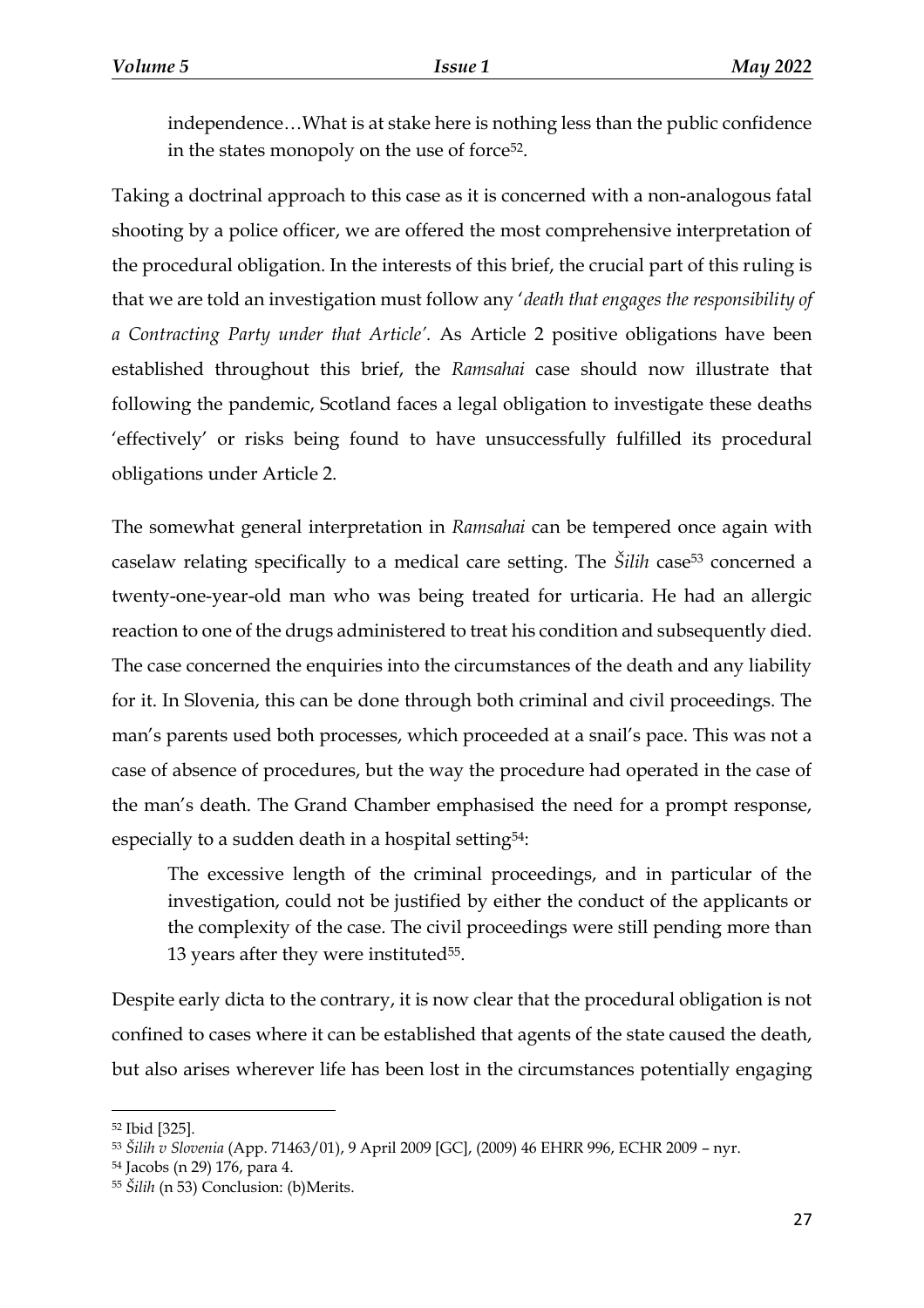the responsibility of the state. In the socio-legal respect, this violation has been found on the grounds of the investigation being inadequately prompt. Prompt investigations limit the chances of evidence issues and maximise the aspiration of reliable evidence. The interpretation of the procedural limb of Article 2 here has been developed in this case to accommodate this. The *Ramsahai* case speaks of the 'effectiveness' of investigation and, along with *Šilih,* has already revealed two of the three main requisites that a COVID-19 inquiry in Scotland will have to satisfy to ensure a violation of Article 2 is not found under the procedural head.

#### *2.2.2 Requisite Elements Under the Procedural Head*

The three essential elements for ensuring a lawful investigation under Article 2 as established in ECtHR caselaw are: independence<sup>56</sup>, promptness<sup>57</sup>, and involvement of the family58. I will discuss these through doctrinal methodology to establish what is required of the contracting state to discharge its investigative obligation. I will then offer a socio-legal methodological conclusion positing that, in the context of the pandemic in Scotland, Article 2 compliance should be used as a minimum standard and not an aspirational target.

#### *Independence*

Turning back to the *Ramsahai* case, in its ruling, the ECtHR offer a comprehensive understanding of what it means by independence:

…for the investigation to be 'effective' in this sense it may generally be regarded as necessary for the persons responsible for it and carrying it out to be independent from those implicated in the events. This means not only a lack of hierarchical or institutional connection but also a practical independence…<sup>59</sup>

Independent investigations reflect the principle of the rule of law and ensure that there are no conflicts of interest. The Grand Chamber found an Article 2 violation in *Ramsahai* under the procedural head as there had been a delay of over 15 hours before

*<sup>56</sup> Ramsahai* (n 51).

*<sup>57</sup> Šilih* (n 53).

*<sup>58</sup> Güleç v Turkey* (App. 21593/93) 27 July 1998, (1999) 28 EHRR 121, ECHR 1998-IV.

<sup>59</sup> *Ramsahai* (n 51) [325].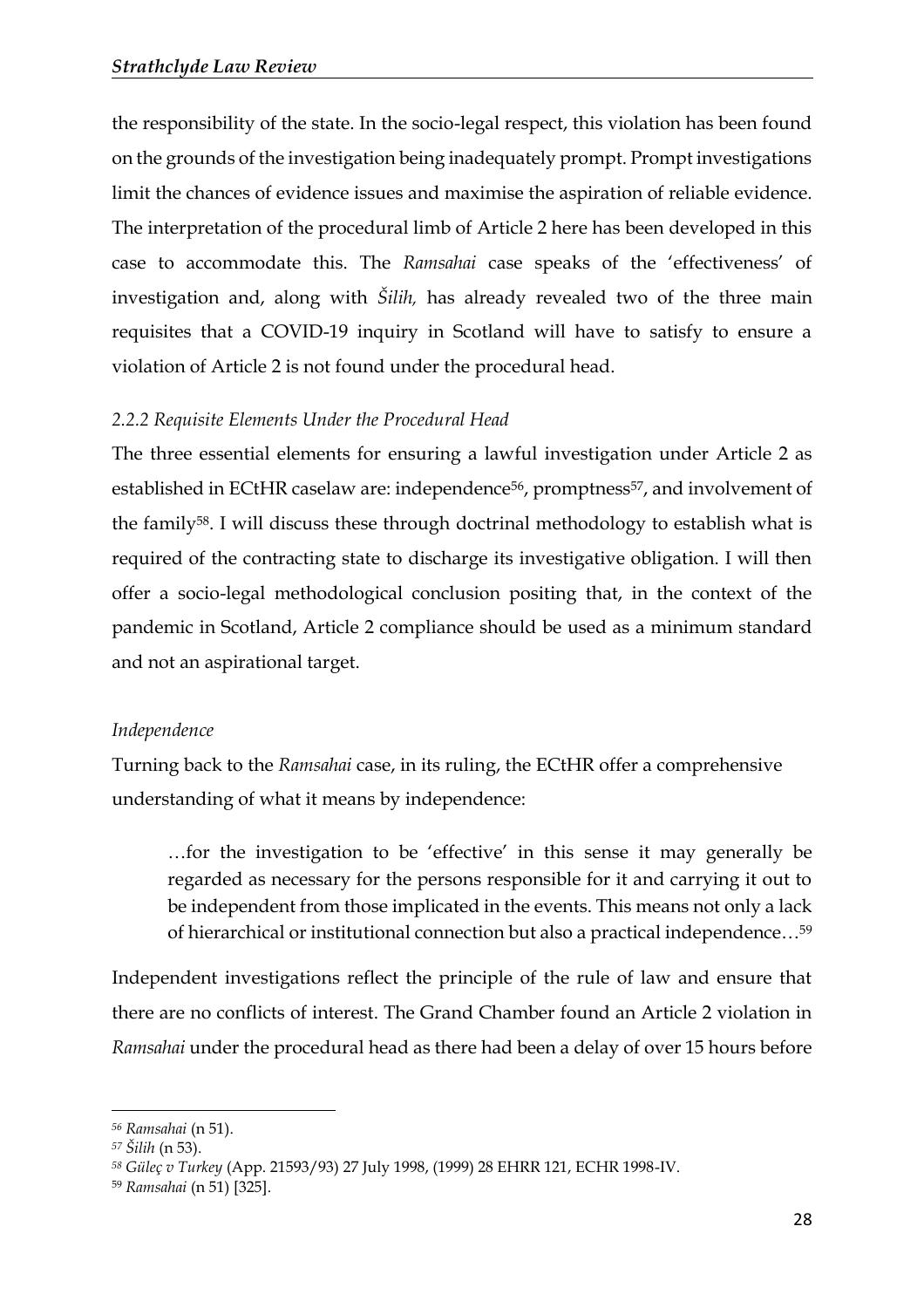the investigation was handed over to someone unconnected with the police force to which the officers were attached. The Grand Chamber is clear here that the independence cannot be merely a formal one but has to be totally substantive to allow for a practically effective and independent investigation. Once again, referring to the credentials of the SHRC, a body such as this with the inquiry related powers and the independence it enjoys would represent an ideal model of independence from the state along with the faculties for practical effectiveness.

## *Promptness*

Returning to the *Šilih* case, the Grand Chamber finds that Article 2's procedural limb has been violated due to the pace at which the domestic proceedings were heard:

"As regards the Convention requirements relating to the effectiveness of an investigation, the Court has held that any investigation should in principle be capable of leading to the establishment of the facts of the case and to the identification and punishment of those responsible for an offence. This is not an obligation of result, but one of means. The authorities must have taken the reasonable steps available to them to secure the evidence concerning the incident, such as by taking witness statements and gathering forensic evidence, and a requirement of promptness and reasonable expedition is implicit in this context (see Denis Vasilyev v. Russia, no. 32704/04, § 100, 17 December 2009, with further references). The promptness of the authorities' reaction to the complaints is an important factor (see Labita v. Italy [GC], no. 26772/95, §§ 133 et seq., ECHR 2000- IV). Consideration has been given in the Court's judgments to matters such as the time taken to open investigations, delays in identifying witnesses or taking statements (see Matasaru and Savitchi v. Moldova, nos. 38281/08, §§ 88 and 93, 2 November 2010), the length of time taken for the initial investigation (see Indelicato v. Italy, no. 31143/96, § 37, 18 October 2001), and unjustified protraction of the criminal proceedings resulting in the expiry of the statute of limitations (see Angelova and Iliev v. Bulgaria, no.55523/00, §§ 101-103, 26 July 2007, and P.M. v. Bulgaria, no. 49669/07, § 66, 24 January 2012)"60.

When an investigation is carried out promptly, this minimises the chances of misremembered evidence, the opportunity for collusion and ensures that the state involved has to be working to investigate the case of the applicant. While health and

*<sup>60</sup> Šilih* (n 53) [64].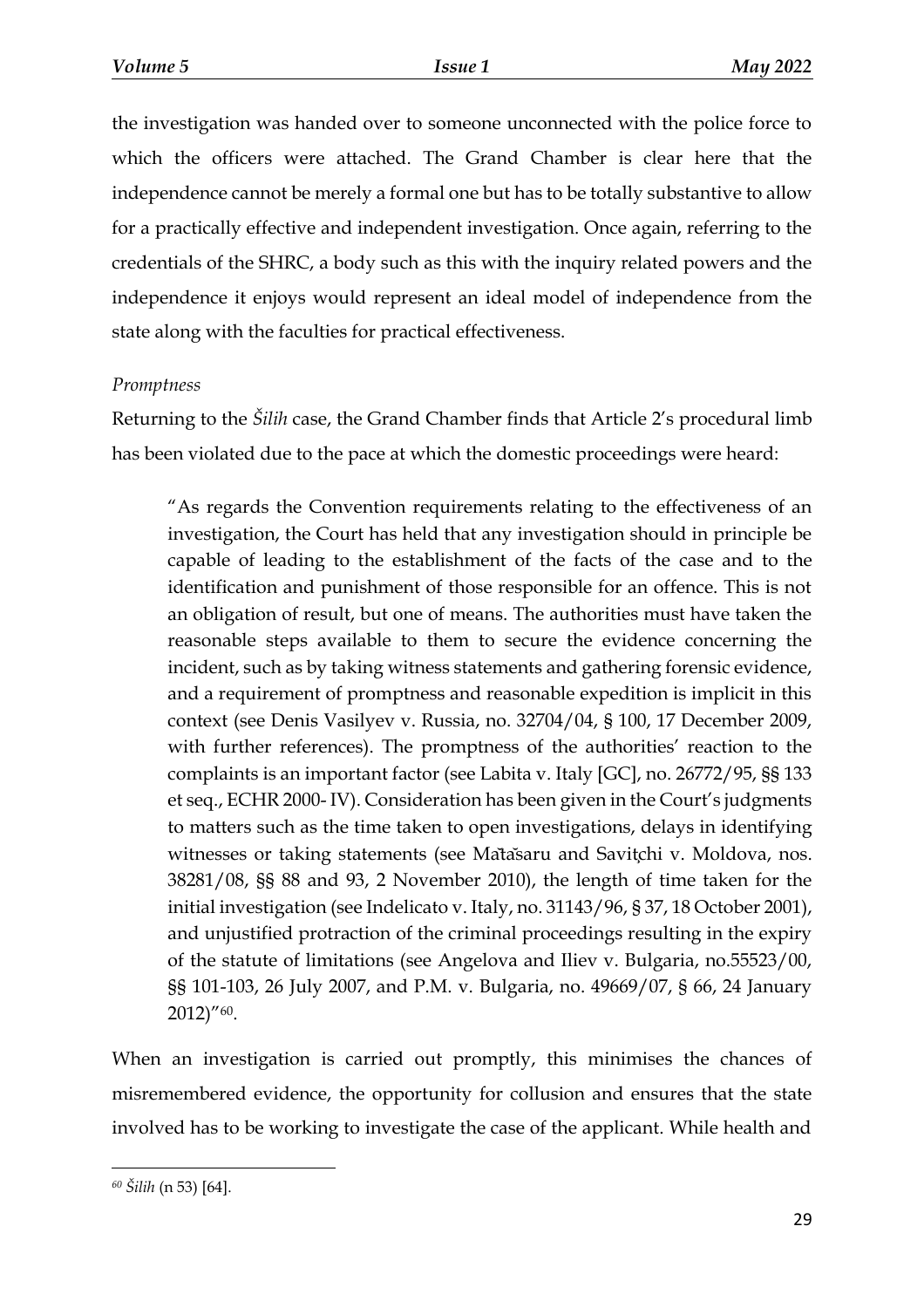safety concerns surrounding the ongoing nature of the pandemic have been highlighted, pre-inquiry investigative procedures and evidence gathering should be underway. This will ensure the promptness of an inquiry as soon as it is safe to be held.

## *Involvement of Family*

The final requisite under Article 2 procedure can be understood from the *Güleç* case. This case involved killings by Turkish security forces during a demonstration and the subsequent inadequate investigation into the circumstances: 'The applicant asserted that those responsible for his son's death had been protected by their superiors during the administrative inquiry.'<sup>61</sup>

In this case, the deceased's family would have been able to offer evidence that an agent of the state had killed the deceased, and the refusal to involve them worked to protect that officer: 'According to the applicant, his son was killed by the security forces, who fired on the unarmed demonstrators to make them disperse.'<sup>62</sup>

The case also revealed that by not involving the family, the investigating officer was able to protect those other officers who had been involved in the shooting. In addition to ensuring the practical effectiveness of an investigation, involvement of the family affords the bereaved family dignity. This is a central theoretical component of Article 2 and international human rights law in general, and the involvement of family in investigations is a manifestation of that concept of dignity.

# *2.3 Procedural Head Conclusions*

As I have argued throughout this brief, these three requisites, though important and a solid base for any inquiry must form a minimum acceptable standard rather than an aspirational one. While we must ensure that each of these elements is discharged, a further process ensuring the participation of the public and grounded in human rights values must also be utilised. In doing so, Scotland can set an example of how such inquiries should be executed and will be able to promote the underlying values of

<sup>61</sup> *Güleç* (n 58) [74].

<sup>62</sup> Ibid [9].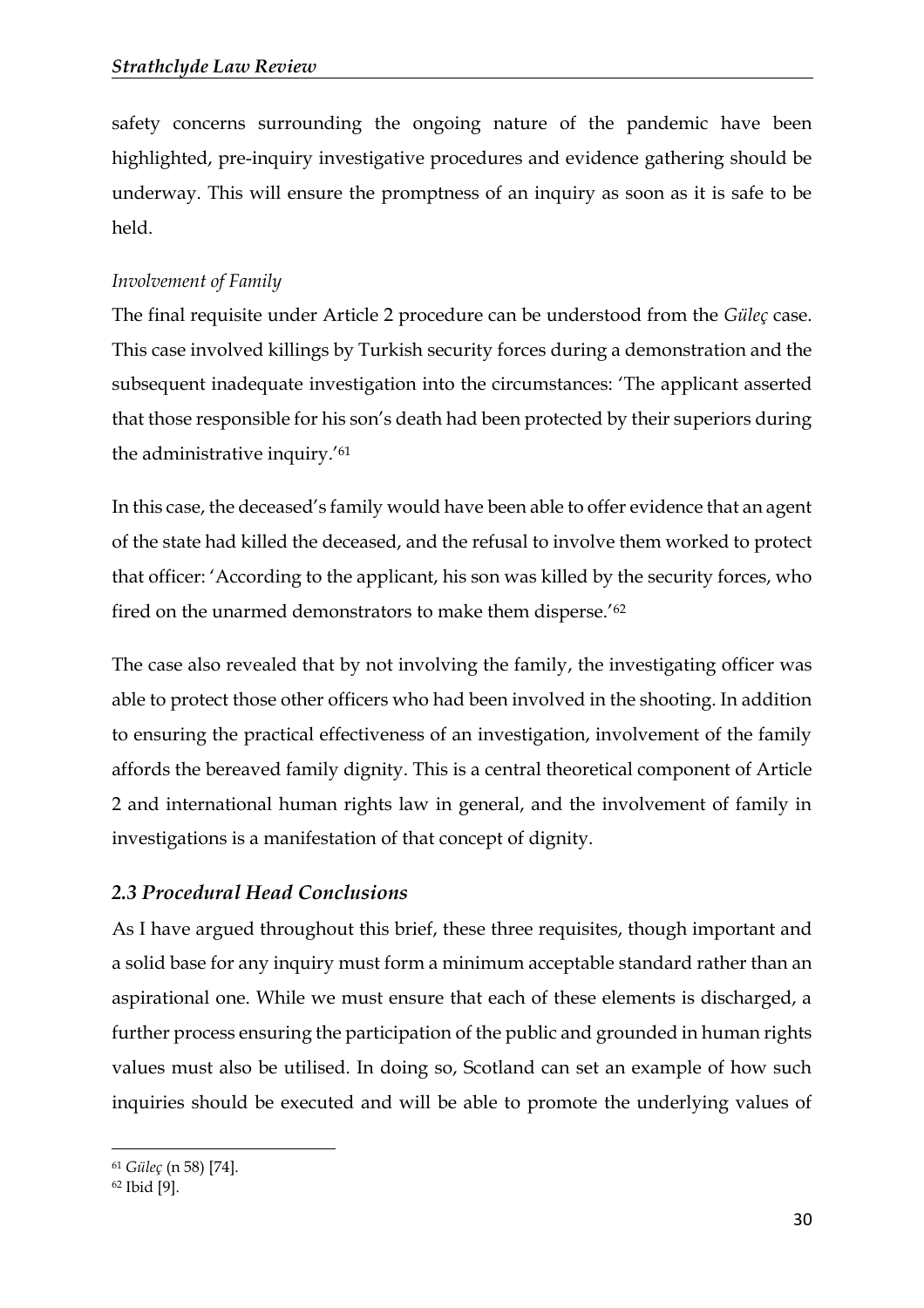human rights. To do this, Scotland must take a 'Human Rights Based Approach', and the following chapter will outline some of the essential tenets of this.

# *'A Human Rights Based Approach'*

# *3.1 What is a Human Rights Based Approach?*

This brief first encountered the concept of a human rights-based approach in Chapter 1.4 when reviewing existing literature from the SHRC. I will once again refer to the *SHRC Care Homes and Human Rights<sup>63</sup> report* to elaborate on this concept. I will then employ a doctrinal methodology to posit the PANEL approach, explaining what this is and how it should be executed. I will then offer a socio-legal methodological conclusion as to why I have found it appropriate for this inquiry's purposes.

Looking back to the *SHRC Care Homes and Human Rights report,* we have extensive details about what a human rights-based approach would look like for a public inquiry.

The Commission believes that the Scottish Government should further commit to taking a human rights-based approach to any public inquiry which specifically gives consideration as to whether human rights standards and principles have been met.

A human rights-based approach is about empowering people to know and claim their rights, and increasing the ability and accountability of individuals and institutions who are responsible for respecting, protecting and fulfilling human rights. There are some underlying principles which are of fundamental importance in applying a human rights-based approach in practice<sup>64</sup>.

From the caselaw developing the procedural limb of Article 2, we were able to see the practical requirements for an effective and lawful investigation. From this description of a human rights-based approach, we see that it must not just be the instant investigation that is the concern of the state but the broader idea that the population

<sup>63</sup> SHRC (n 10).

<sup>64</sup> Ibid, page 17, paras 52-53.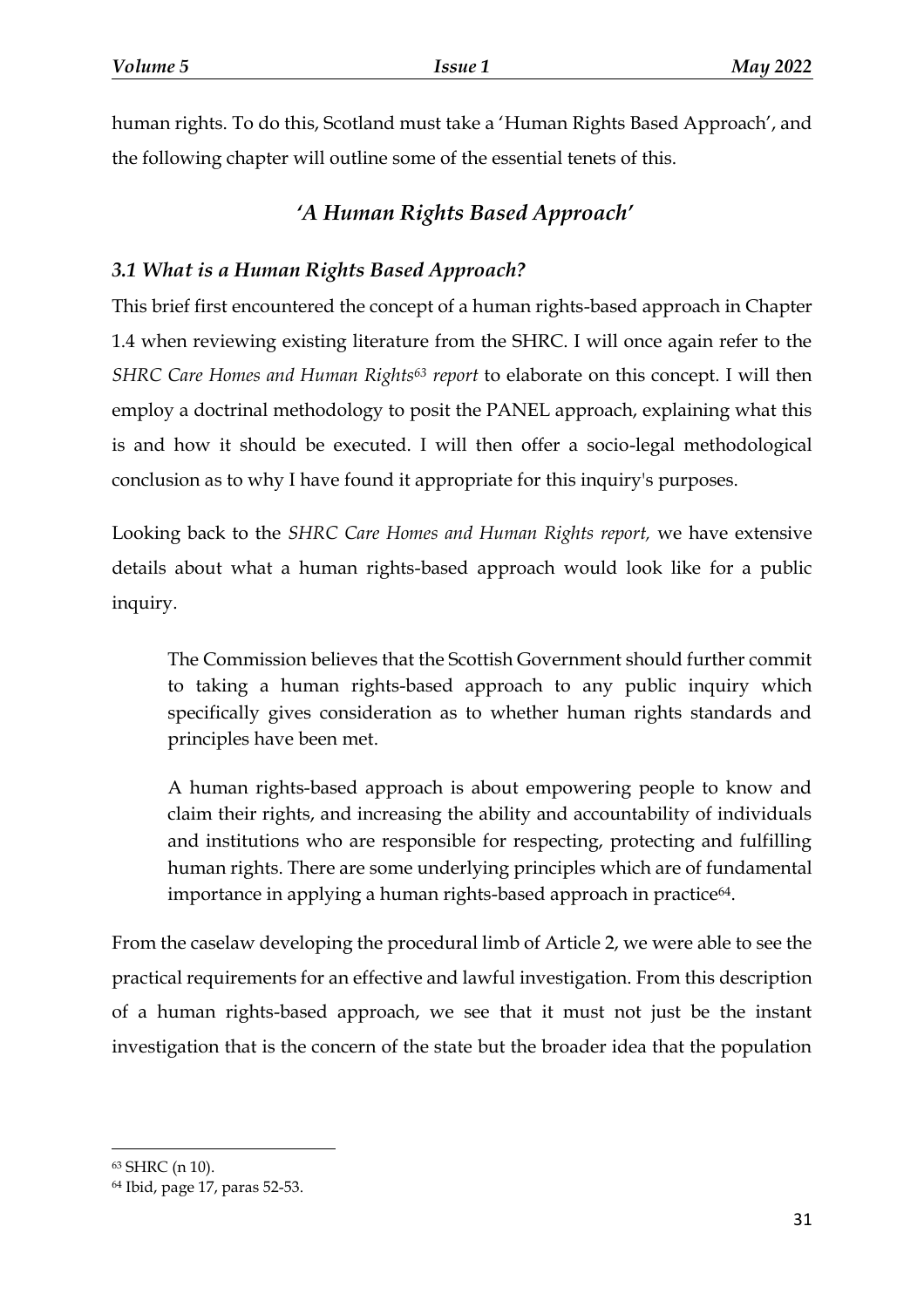should be able to recognise and engage their rights when they are engaged. To encourage this, the SHRC report lays out the PANEL approach.

## *3.2 The PANEL Principles*

The PANEL approach offers a series of principles that should be accounted for in any situation where human rights are engaged. These are self-evidently relevant to any inquiry into COVID-19 deaths and provide a framework for raising the standard from compliance with ECHR Article 2 to a wider human rights-based approach. Through this approach, we can simultaneously empower people to know and claim their rights while increasing the ability and accountability of individuals and institutions who are responsible for respecting, protecting, and fulfilling human rights<sup>65</sup>.

#### *Participation*

 $\overline{a}$ 

In the context of an inquiry, rights holders and their families should be involved in both the construction and conducting of an inquiry. This will include effective and accessible communication to ensure everyone affected knows about the inquiry and any other remedies and support are in place, allowing them to participate. Importantly, rights holders and their families should be involved in the design and shape of how the inquiry will operate. Example questions that should involve rights holders and their families are how the independence of the inquiry will be secured; how members of the inquiry should be selected and selection criteria; how the inquiry will operate – including mandate and powers, and what remedies may look like.<sup>66</sup> This principle is fundamental in light of the concerns raised in the *Human Rights and Equalities Commission Summary of Submissions Following Phase 1 of the Grenfell Tower Inquiry*. With participation issues being one of the central concerns following stage 1 of the Grenfell Tower Inquiry, this guidance can be used as a practical method of avoiding the same shortcomings as set out in Chapter 1.4.

<sup>65</sup> Ibid, Annex 1 – A human rights-based approach to inquiries/investigations, 14 August 2020. <sup>66</sup> Ibid.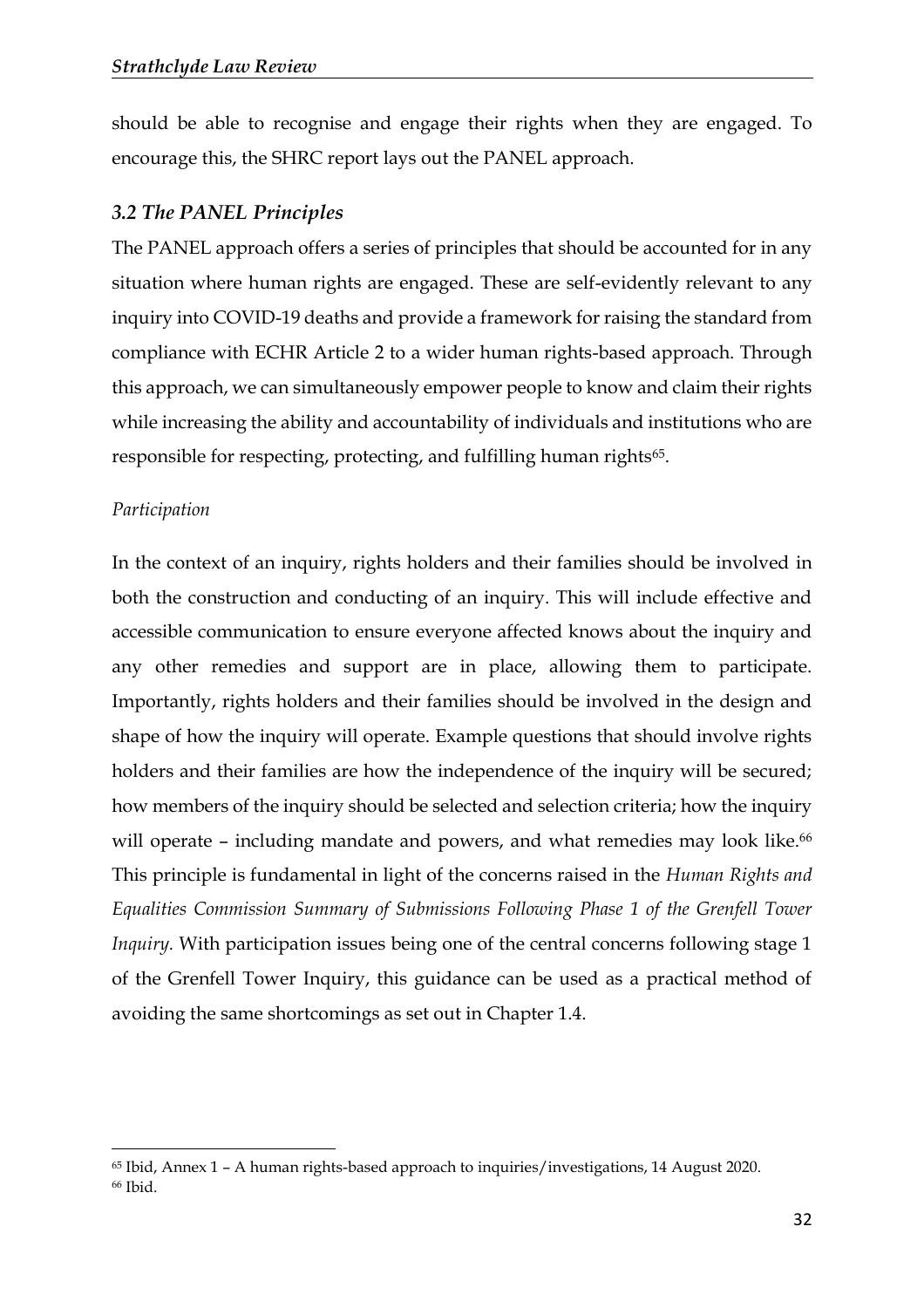## *Accountability*

Meaningful accountability should be central to any inquiry. This will involve identifying what there should be accountability for; who is accountable; how that accountability will manifest; and how to ensure effective remedies. Alongside constructing a public inquiry, the Government – alongside rights holders – should examine the question of what other remedies will be appropriate, ensuring that this is based on human rights law on effective remedy<sup>67</sup>. As mentioned in Chapter 1, meaningful accountability will help the people of Scotland's confidence in an inquiry.

#### *Non-discrimination*

The principle of non-discrimination must run throughout any inquiry. This includes that all rights holders and family members should be able to access the inquiry, regardless, for example, of whether they or their family members were residents in/worked for a public or private care home. Characteristics such as a person's age, sex, disability, mental health and race could all be relevant factors determining whether their experience amounted to a rights violation<sup>68</sup>. The importance of this principle in the context of the pandemic cannot be understated. As we have seen, the virus has affected those of non-white ethnicities and the elderly significantly worse than other demographics.

#### *Empowerment*

Rights holders must be empowered to know and claim their rights. The information must be delivered and made available through various mediums, and support is offered to allow everyone to participate. This can include advocacy and psychological support at various stages of an inquiry process. Rights holders and their families should also be kept informed of how their input is being dealt with, and the process

<sup>67</sup> Ibid.

<sup>68</sup> Ibid.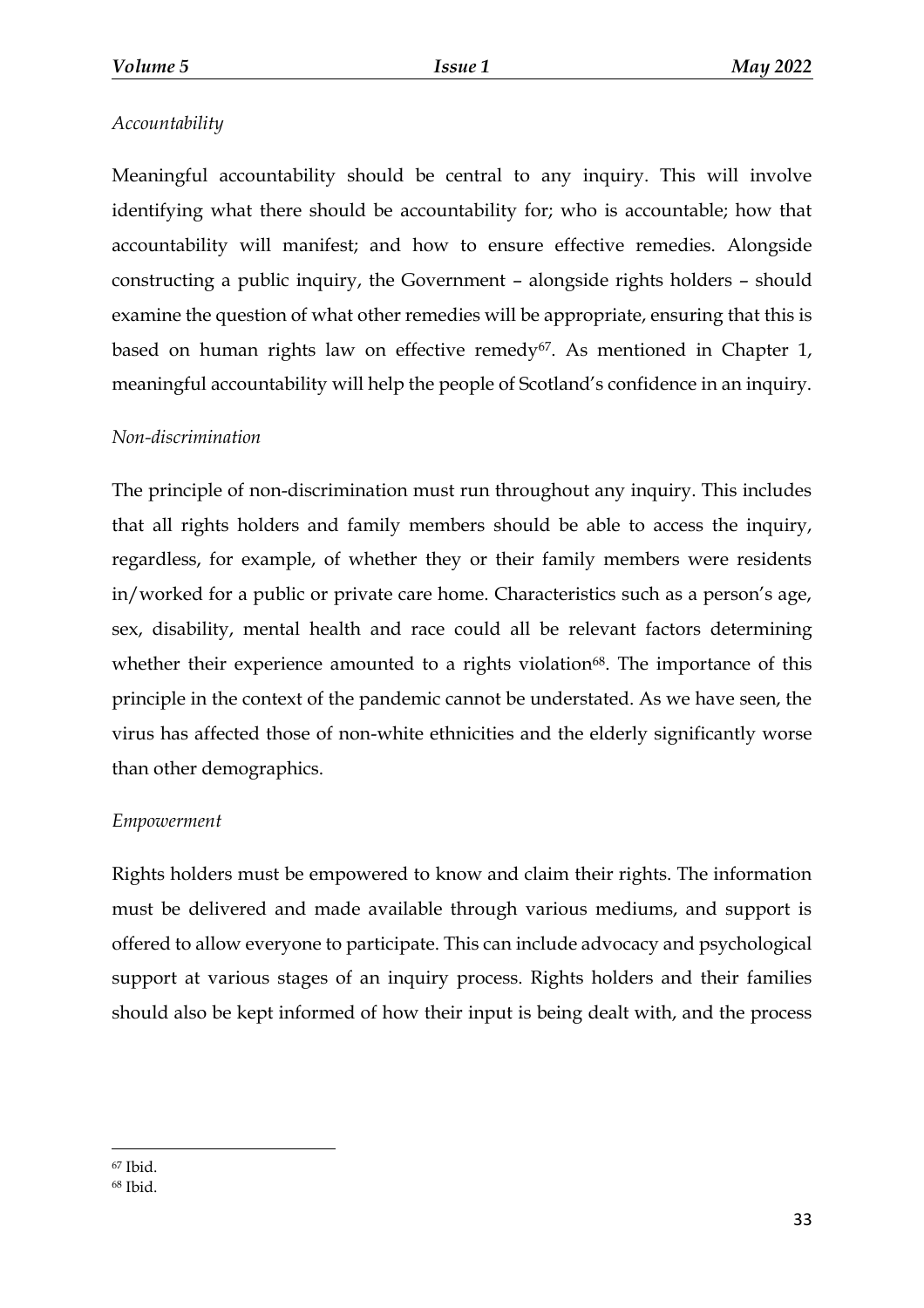should ensure that expectations around what can and cannot be delivered are managed<sup>69</sup>.

#### *Legality*

Finally, there should be a comprehensive assessment of the wide range of human rights law and standards applicable to the situation experienced during the pandemic. This will assist the government and other stakeholders in ensuring the fulfilment of its human rights obligations, applying international best practice and learning lessons for the future<sup>70</sup>.

#### *3.3 Conclusions on a Human Rights Based Approach*

From a socio-legal standpoint, this approach will benefit not only the efficacy and veracity of Scotland's inquiry into coronavirus deaths but will allow us to rebuild a stronger society where human rights are spoken about, claimed and respected consistently. The PANEL principles go beyond simply ensuring compliance with relevant law and accountability for those involved; it sets out a framework for respecting, protecting and fulfilling human rights in both practice and outcome. For these reasons, I believe it is critical that the Scottish Government incorporate this approach not only to a COVID-19 inquiry but also to all governmental practices involving human rights engagement. In doing so, Scotland will be seen to display global human rights leadership. This is a legitimate, achievable, and noble target to set in the wake of the coronavirus pandemic.

#### *Conclusions, Recommendations, and Reflections*

I began this brief in May 2020 and concluded it in March 2021. Starting even then, I could not have foreseen that we would still be in a pandemic, let alone it be, arguably, at its worst in early 2021. I chose this subject because I firmly believe that human rights values and principles should be central to governmental decision-making. Nowhere did this seem more contemporaneously relevant than the unfolding pandemic and surrounding policy. The pandemic has infected - and killed - so many while affecting

 $\overline{a}$ <sup>69</sup> Ibid.

<sup>70</sup> Ibid.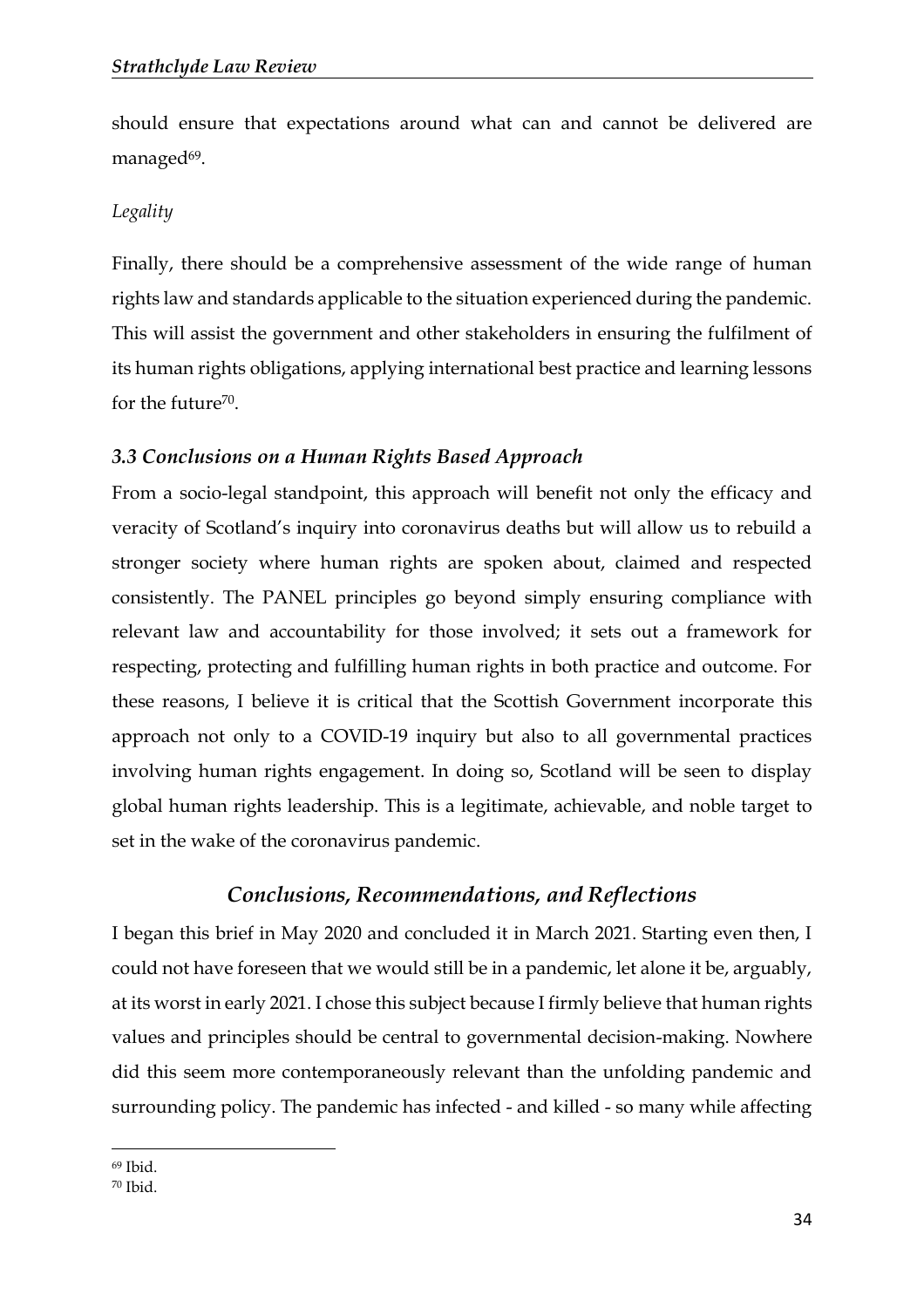every life on the globe over the past 13 months. The scale was *almost* unthinkable prior to 2020. '*Almost'* unthinkable because it has happened before and will, to some extent, happen again. This scale, corollary to the impact of policy decisions and the certainty of future infectious diseases is the greatest demonstration of the need for human rights-centric governmental activity in my life so far.

The brief is objective in dealing with the relevant law and the figures surrounding Scotland's pandemic. For the inquiry to meet Article 2 obligations and further employ a human rights-based approach, the brief itself must be as objective as it purports any inquiry ought to be. I believe this has been achieved and hope that this brief can offer a contribution to that end.

If I were starting this brief again, I would have liked to have included more detail regarding individual cases of coronavirus deaths. While the vast figures that have accompanied this pandemic are a primary reason as to why the inquiry must be objective, effective, and lawful, they can also invite one to overlook the tragedy of each individual death. I understood that I would be challenged by the contemporaneousness of the pandemic where the depth of existing literature was concerned. For anyone wishing to conduct further research on this, I would encourage a theoretical analysis of the capabilities of international human rights law in dealing with a pandemic of this scale. This brief has outlined the law and how it can be built upon and surpassed in an ostensibly doctrinal fashion, but it may be pertinent to know how something other than international human rights law might handle these postpandemic issues. Ultimately, accountability, justice, and answers to help prevent a pandemic of this scale reoccurring must be the overriding goals.

In conclusion, this brief has furnished the addressee with a comprehensive account of the relevant obligations under Article 2 ECHR. It has also been recommended that mere compliance with these obligations should represent a minimum acceptable standard. Furthermore, it has posited a framework for surpassing these obligations through PANEL and strongly recommends that the Scottish Government implement this. Additionally, the SHRC should be offered a substantial role in the constructing